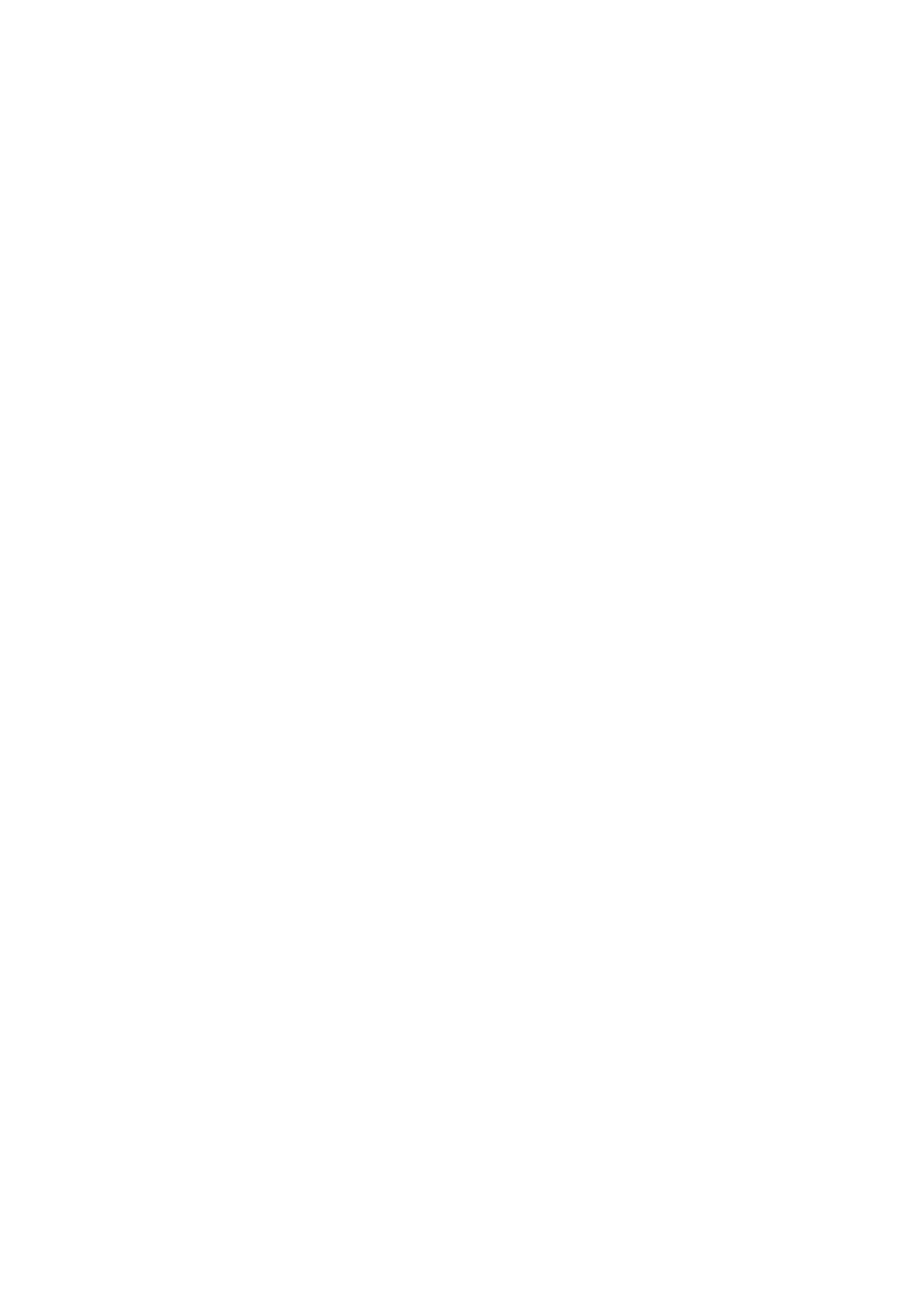# European University Institute **Robert Schuman Centre for Advanced Studies**

Florence School of Regulation

# **DSO-TSO cooperation issues and solutions for distribution grid congestion management**

Samson Yemane Hadush and Leonardo Meeus

EUI Working Paper **RSCAS** 2017/65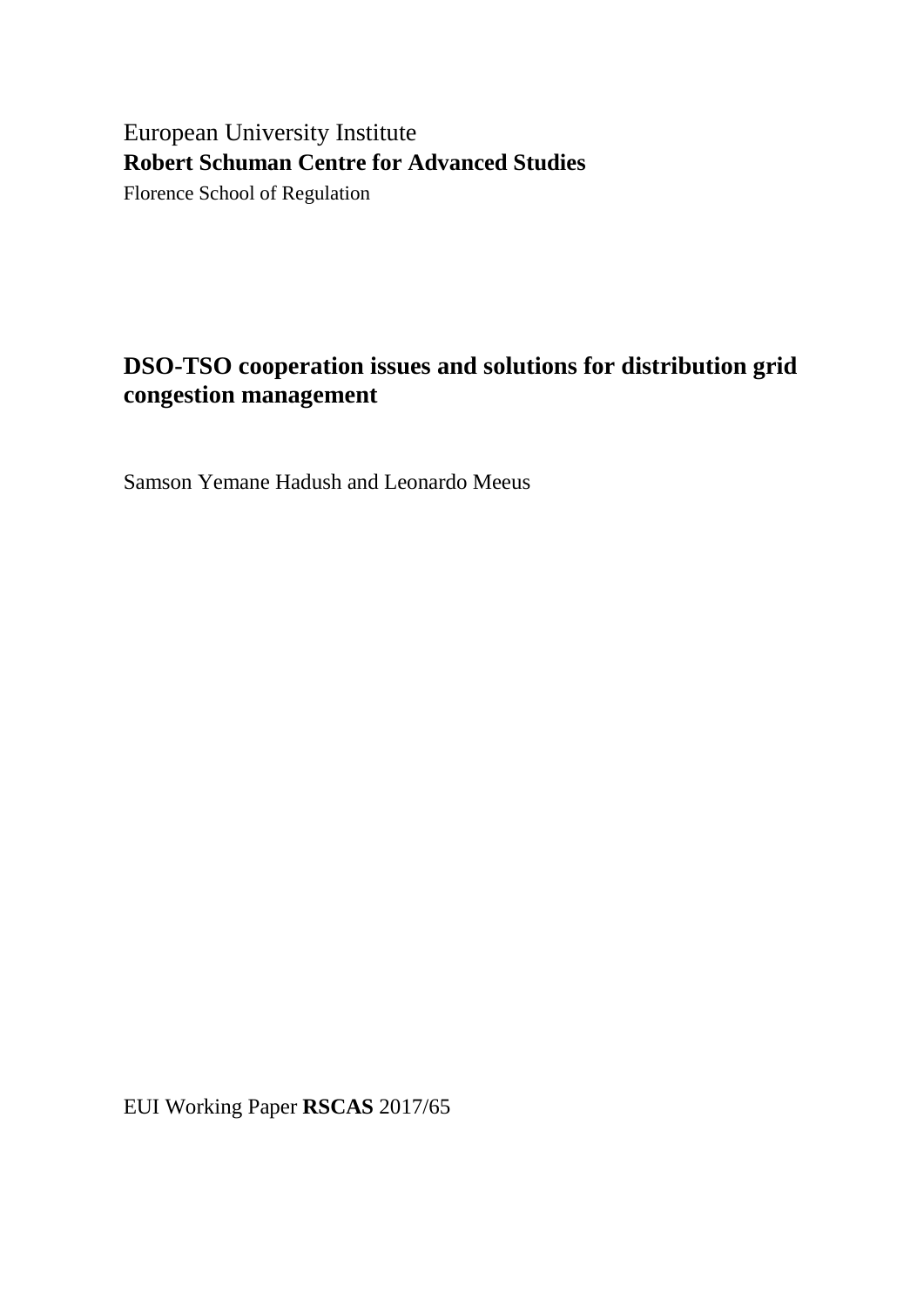This text may be downloaded only for personal research purposes. Additional reproduction for other purposes, whether in hard copies or electronically, requires the consent of the author(s), editor(s). If cited or quoted, reference should be made to the full name of the author(s), editor(s), the title, the working paper, or other series, the year and the publisher.

ISSN 1028-3625

© Samson Yemane Hadush and Leonardo Meeus, 2017

Printed in Italy, December 2017 European University Institute Badia Fiesolana I – 50014 San Domenico di Fiesole (FI) Italy [www.eui.eu/RSCAS/Publications/](http://www.eui.eu/RSCAS/Publications/) [www.eui.eu](http://www.eui.eu/) [cadmus.eui.eu](http://cadmus.eui.eu/dspace/index.jsp)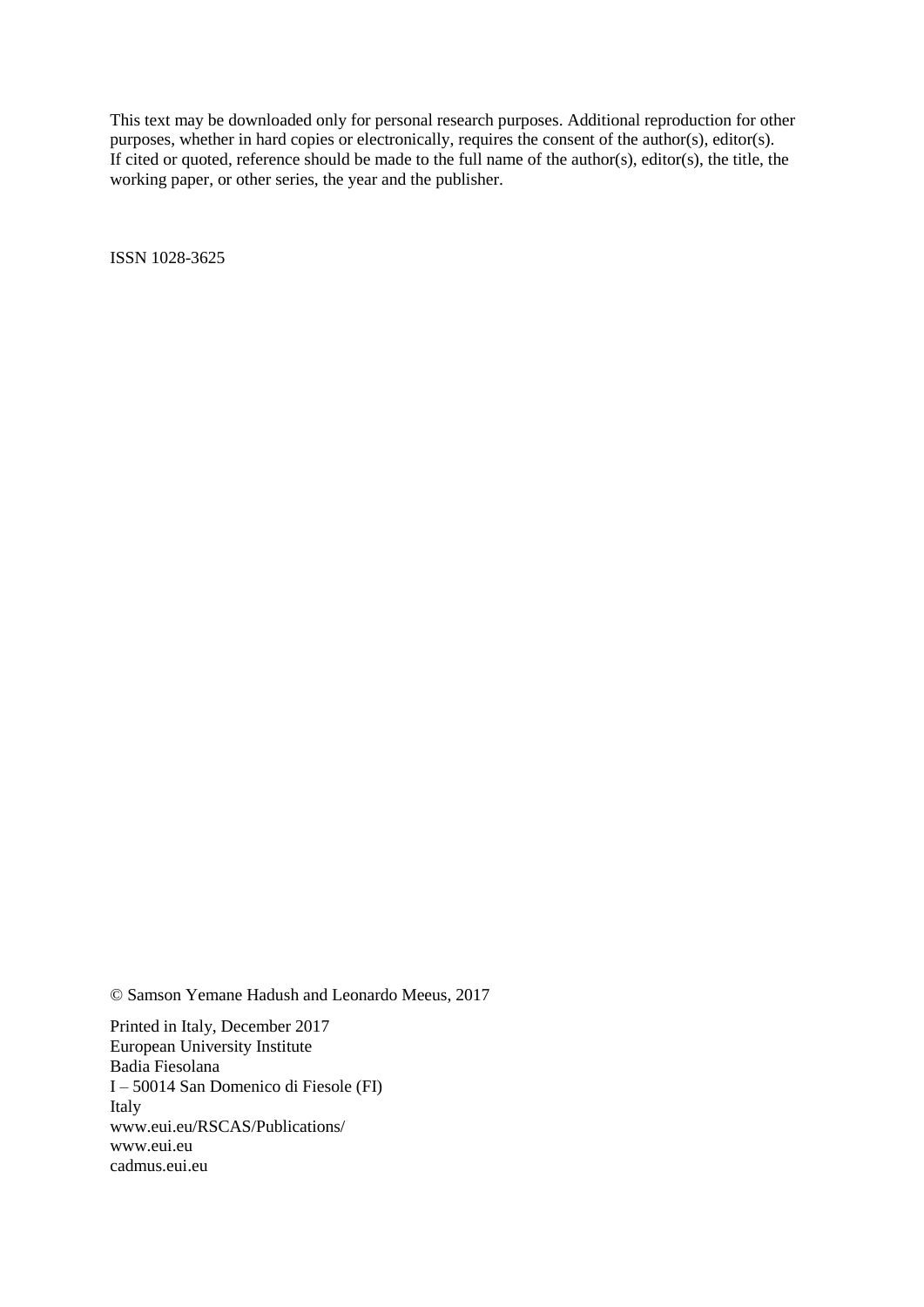#### **Robert Schuman Centre for Advanced Studies**

The Robert Schuman Centre for Advanced Studies (RSCAS), created in 1992 and directed by Professor Brigid Laffan, aims to develop inter-disciplinary and comparative research and to promote work on the major issues facing the process of integration and European society.

The Centre is home to a large post-doctoral programme and hosts major research programmes and projects, and a range of working groups and *ad hoc* initiatives. The research agenda is organised around a set of core themes and is continuously evolving, reflecting the changing agenda of European integration and the expanding membership of the European Union.

Details of the research of the Centre can be found on: http://www.eui.eu/RSCAS/Research/

Research publications take the form of Working Papers, Policy Papers, Policy Briefs, Distinguished Lectures, Research Project Reports and Books.

Most of these are also available on the RSCAS website: http://www.eui.eu/RSCAS/Publications/

The EUI and the RSCAS are not responsible for the opinion expressed by the author(s).

#### *Florence School of Regulation*

The Florence School of Regulation (FSR) is a partnership between the Robert Schuman Centre for Advanced Studies (RSCAS) at the European University Institute (EUI), the Council of the European Energy Regulators (CEER) and the Independent Regulators Group (IRG). Moreover, as part of the EUI, the FSR works closely with the European Commission.

The objectives of the FSR are to promote informed discussions on key policy issues, through workshops and seminars, to provide state-of-the-art training for practitioners (from European Commission, National Regulators and private companies), to produce analytical and empirical researches about regulated sectors, to network, and to exchange documents and ideas.

At present, its scope is focused on the regulation of Energy (electricity and gas markets), Communications & Media, and Transport.

This series of working papers aims at disseminating the work of scholars and practitioners on current regulatory issues.

*For further information* Florence School of Regulation Robert Schuman Centre for Advanced Studies European University Institute Casale, Via Boccaccio, 121 I-50133 Florence, Italy Tel: +39 055 4685 878 E-mail: FSR.Secretariat@eui.eu Web: http://fsr.eui.eu/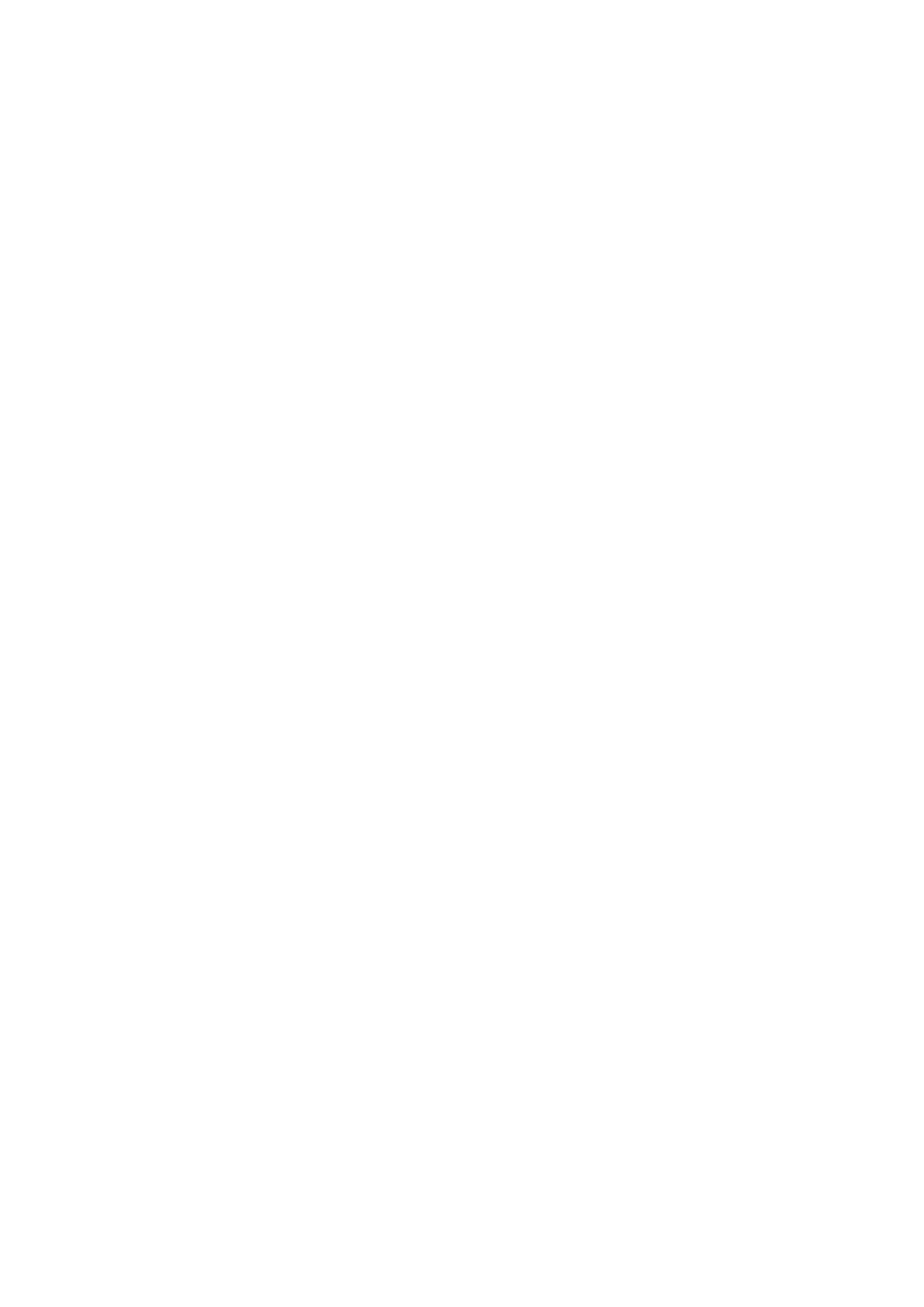#### **Abstract**

The role of DSOs is evolving due to the increasing penetration of intermittent and distributed energy resources in the distribution system. On the one hand, TSOs are accessing flexibility resources connected to the distribution grid. On the other hand, DSOs are actively managing distribution grid congestion, moving away from the conventional fit and forget approach. As a result, the need for DSO-TSO cooperation has become increasingly important. In this study, we first discuss market and grid operation issues related to different system states and the corresponding congestion management approaches. Second, we discuss possible solutions that are inspired by inter-TSO cooperation solutions as well as solutions that are being adopted by DSOs. Our findings show that the issues are rather similar both at transmission and distribution level; however, the need for cooperation and the solutions will depend on where structural congestion will occur and which borders will be managed.

#### **Keywords**

DSO-TSO cooperation, congestion management, distribution grid, network codes, role of DSOs, European electricity grid regulation.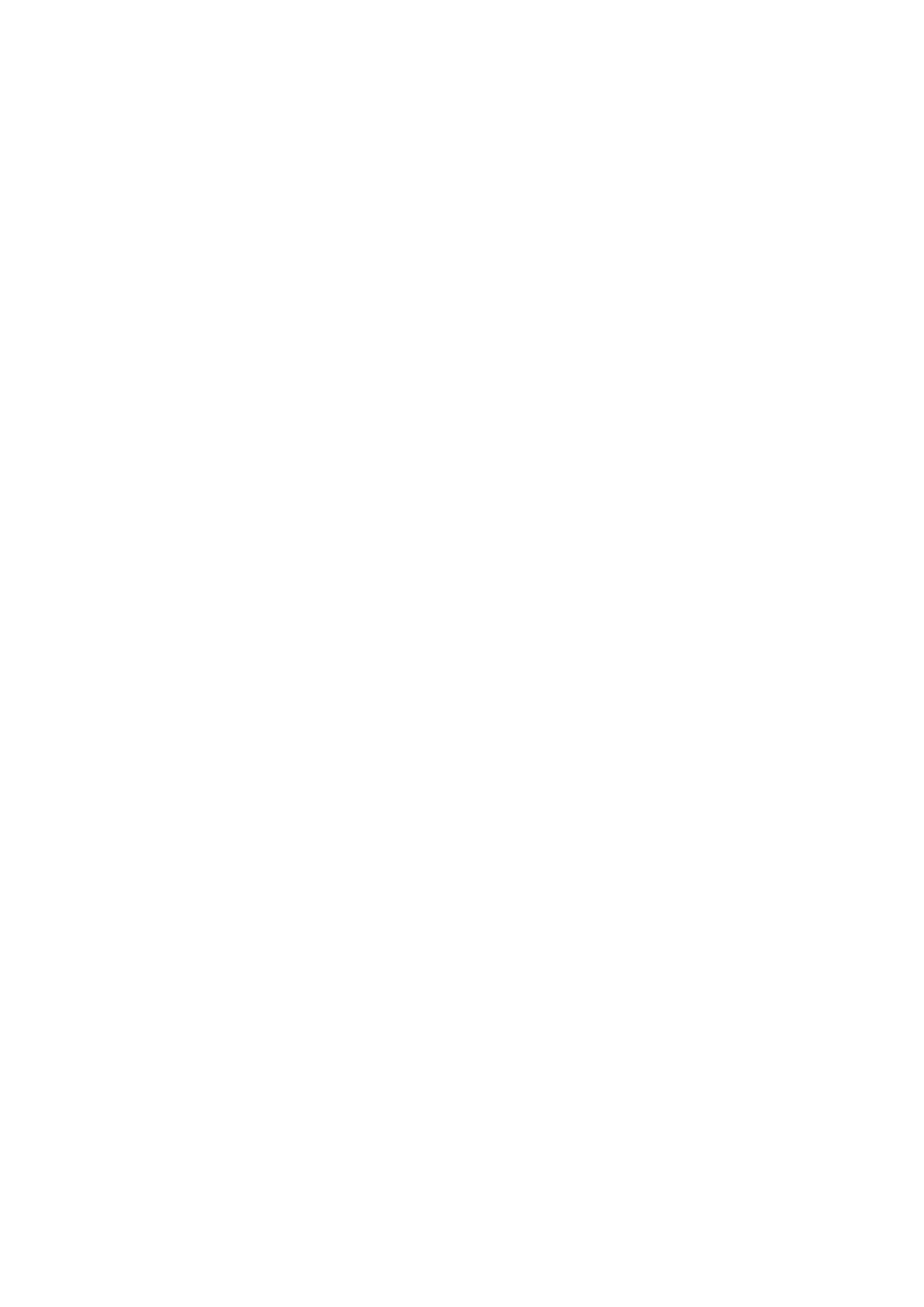#### **1. Introduction\***

 $\overline{\phantom{a}}$ 

The increasing penetration of intermittent generation and distributed energy resources has led to two important developments in power grid operation which in turn has increased the need for cooperation between distribution system operators (DSOs) and transmission system operators (TSOs). The first and widely evident development is that TSOs have started procuring flexibility services for system balancing not only from their neighbouring transmission grids but also from distribution grids. Since the same flexibility resources could also be potentially used for congestion management and voltage control by the DSO, conflicts might arise (EDSO et al. 2015). Consequently, DSOs are concerned about possible misalignment of their actions with TSOs and market players while TSOs are concerned about their ability to perform an efficient balancing of the overall system (CEDEC et al. 2016).

The second development is that DSOs have started to actively manage congestion in their grids, moving away from the conventional fit and forget approach (Eurelectric 2013; Ruester et al. 2014; Anaya and Pollitt 2017; Klinge Jacobsen and Schröder 2012). In some countries, DSOs have been facing massive connection requests. In Ireland and Scotland, this was the case for wind farms whereas in Germany and Italy, it happened for photovoltaic systems. In response to this, some DSOs have introduced smarter ways to connect and release more distributed generation (Kane and Ault 2014). Some others have started considering procurement of flexibility services to redispatch the system at the distribution level. Even though in many countries there are no rules in place that allow DSOs to do so, the Clean Energy Package presents clear provisions that will enable DSOs to procure flexibility services (EC 2016b). This is expected to further increase the need for DSO-TSO cooperation.

To improve DSO-TSO cooperation, DSOs have been proposing solutions; for example, the 'traffic light' concept that signals the distribution grid state to the market has been proposed in Germany (Smart Grid Task Force 2015). Many demonstration projects across Europe have also proposed technical tools to enhance DSO-TSO cooperation; for example, the EVOLVDSO project introduced the interval constrained power flow and sequential optimal power flow tools (Sumaili et al. 2016); while the SMARTNET project has been studying potential DSO-TSO cooperation schemes (Gerard et al. 2017). Moreover, the Council of European Energy Regulators (CEER) has put forward principles that should set the trajectory of the future DSO-TSO relationship and related regulatory arrangements in the areas of governance, network planning and system operation (CEER 2016).

In parallel to these developments, TSOs are also introducing solutions to ensure seamless cooperation among themselves which could help unlock flexibility resources connected to any part of the European power grid and efficiently manage grid constraints. These solutions have been recently entered into force through the European electricity network codes; namely, the Capacity Allocation and Congestion Management (CACM), Forward Capacity Allocation (FCA), Electricity System Balancing Guideline (EBGL), and System Operations Guideline (SOGL).

In light of this context, the contribution of this paper is twofold. First, we provide an overview of the issues by reviewing congestion management approaches in different system states, inspired by the traffic light concept. Second, we discuss possible solutions while considering that solutions at distribution level should recognize the differences in the physical network characteristics, capabilities and complexities of the distribution and transmission systems. DSOs themselves have already been experimenting with solutions, and the cooperation between TSOs can also be an inspiration for future DSO-TSO cooperation.

The authors would like to acknowledge the feedback received by discussing this topic in different settings, such as: the focus groups, workshop, and online debates organized by the Florence School of Regulation; a meeting organized by European Commission (DG Energy) with Horizon 2020 project working on this topic; the DSO chair partnership a Vlerick Business School; and The Future Power Market Platform workshop. We would also like to thank Jean-Michel Glachant, Ross Baldick, Nico Keyaerts, Tim Schittekatte, Ariana Ramos, Martin Roach and Nicolò Rossetto for their feedbacks on earlier draft of the paper.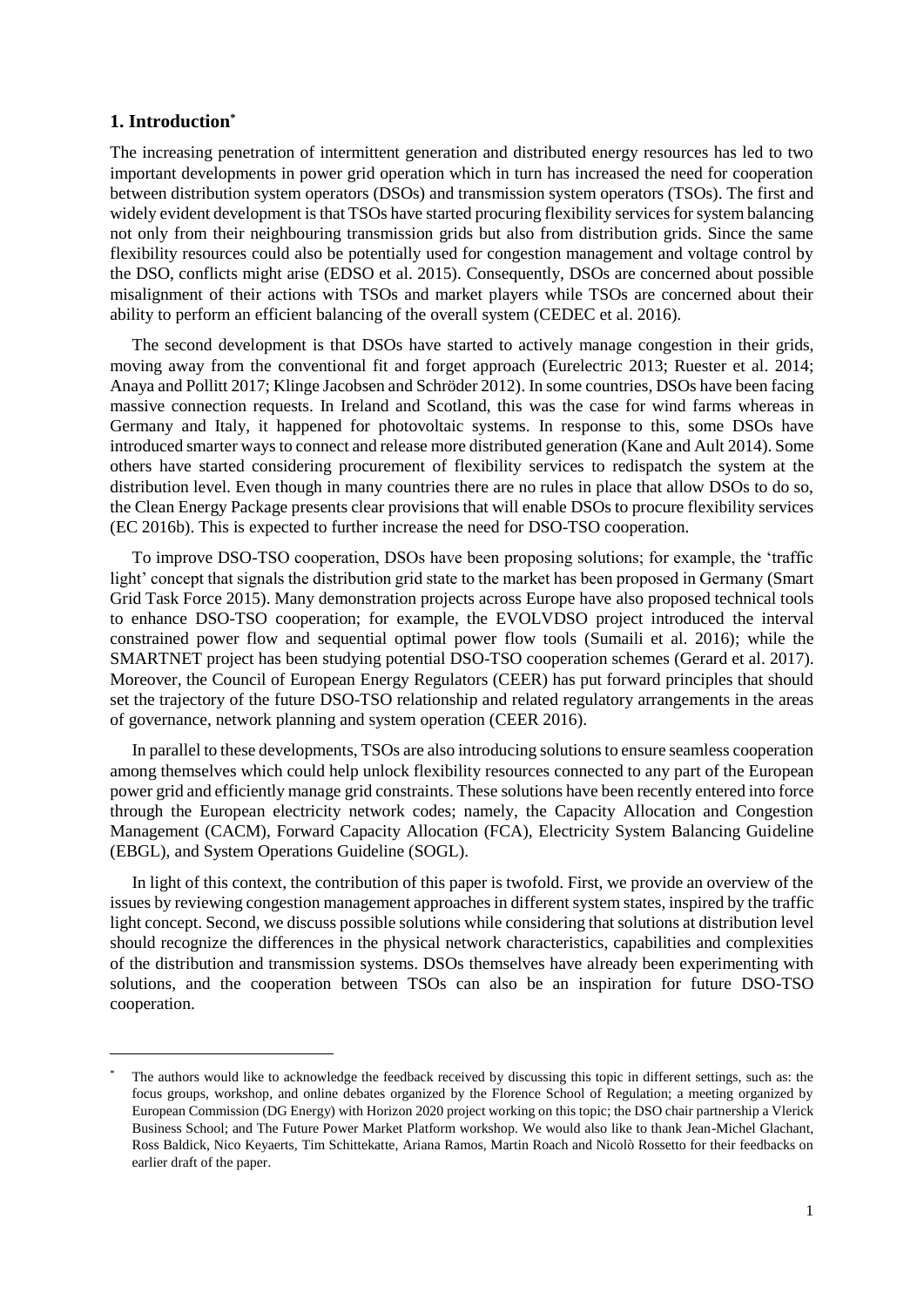The paper is structured into 5 sections. Following this introduction, section 2 introduces the framework we applied to classify and review congestion management approaches. Section 3 consequently discusses the state of the art cooperation among TSOs. Section 4 then analyses various options for DSO-TSO cooperation, inspired by what DSOs are already doing, and by the TSO experiences. Finally, section 5 presents conclusions of the paper.

#### **2. Review of congestion management approaches**

In this study, we categorize congestion management approaches with respect to different states of a power grid system operation, while explicitly capturing the interaction between market and grid operations under each system state. Accordingly, we focus on three main congestion management approaches; namely, congestion pricing, redispatching and curtailment; each representing different system state, like the traffic light as shown in Fig.  $1<sup>1</sup>$  Note that, the different system states are not necessarily linked with the operational time frame of a power system. That is, each state can have both long term and short term dimensions.

#### **Fig. 1: Conceptual representation of market and grid operation phases with respect to congestion management (Source: Authors)**



In Fig. 1, congestion pricing approach corresponds to the green system state where the system operator determines the available grid capacity that can be offered to market participants. This capacity is allocated in the wholesale market either through implicit or explicit auctioning.<sup>2</sup> Once the available capacity is allocated and the market clears, the system operator updates its congestion forecasts based on the most recent information of the network status, utilization and generation dispatch schedules. If no mismatches between market outcome and network status are forecasted, no congestion relieving measures are necessary. This implies that the market outcome has captured all network constraints, or the grid is overly dimensioned to accommodate any deviations. In this case, no intervention of the grid operator is required.

However, if mismatches are forecasted, the grid operator takes congestion relieving measures such as redispatching which is commonly applied by TSOs. This represents an orange system state in which the system operator intervenes by adjusting the market outcome so that it reflects the physical network reality. This approach requires proactively procuring reserves for redispatching purposes.

 $\overline{\phantom{a}}$ 

<sup>1</sup> For a bibliographical survey of congestion management approaches from 211 different references, see (Kumar, Srivastava, and Singh 2005).

<sup>2</sup> Note that capacity could also be allocated through an administrative procedure; for example, 'first come, first served' and 'on pro rata basis'.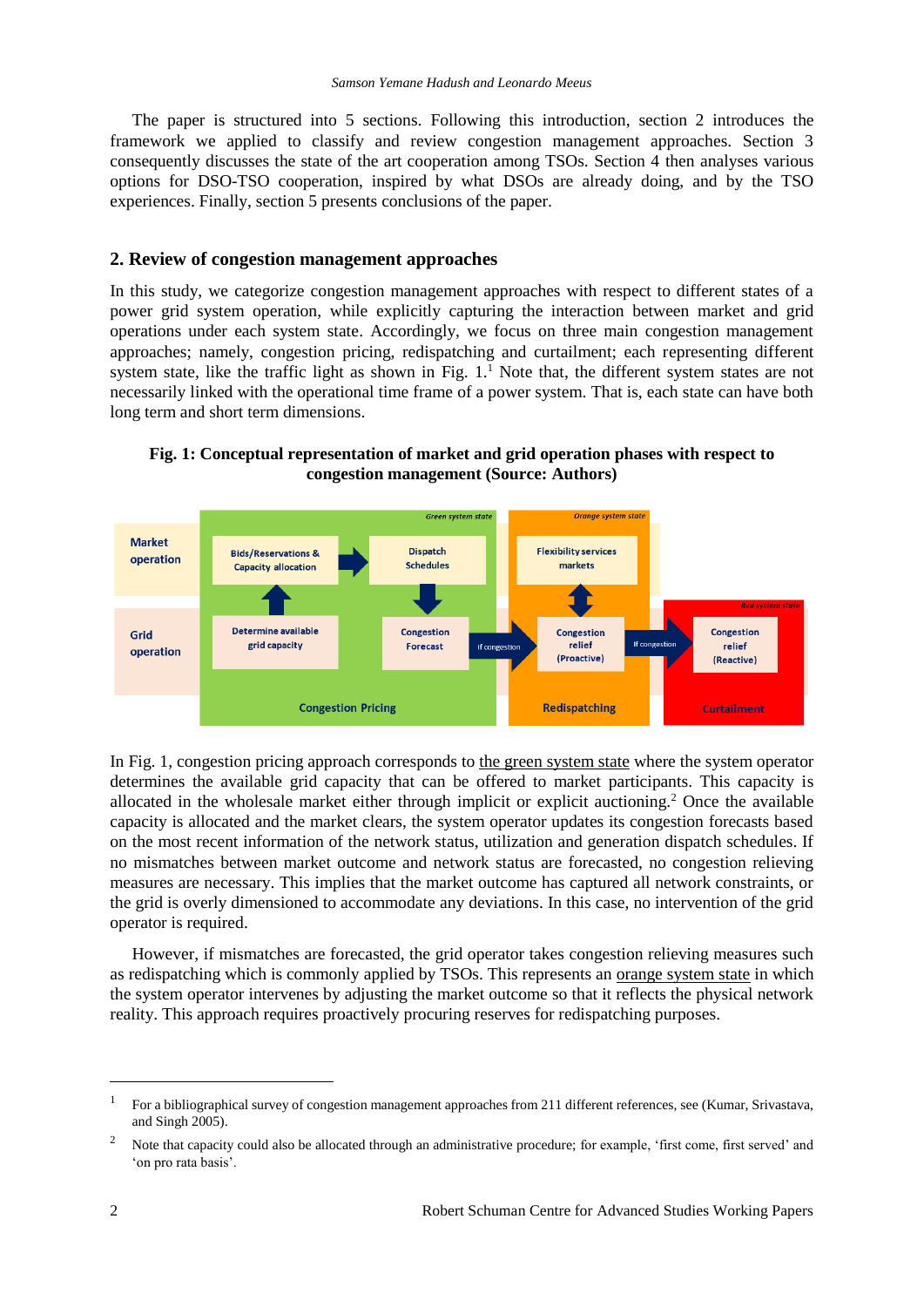Even after taking these measures in the orange state, the system operator may still have congestion in its network. In this case, it has to resort to curtailment of generators or loads to relieve congestion. This is a red or emergency state in which market solutions are not sufficient.

Note that the extent to which the system operator may have to apply each of these approaches depends on the grid condition and market design. First, if the grid is over dimensioned as a result of a fit and forget approach, the grid operator remains a passive network manager, always in a green state. That is, no significant redispatching or curtailment would be required. Second, if the market is well designed to reflect the physical reality of the system; i.e., markets are well designed to reflect structural network constraints, borders are optimally defined and allocated, and there is less need for congestion relieving measures in the orange and red system states.

#### *2.1 Congestion management in a green system state*

In a green system state, system operators either rely on the fit and forget approach or on electricity markets that price grid constraints and send grid users economic signals for efficient grid utilization. This is often referred to as congestion pricing approach.

Applying congestion pricing approach requires defining borders within the network where there is structural congestion and allocating the available capacity of these borders to grid users. In practice, we notice that these borders are sometime defined to reflect political boundaries, as is the case in some parts of European electricity market. If a border is not defined, then market participants will have guaranteed firm access to the network and will be able to exchange electricity freely, without capacity allocation. This is what we often refer to 'copper plate' in the discussions on transmission constraints, and 'fit and forget approach' when discussing distribution grid constraints, both referring to a similar issue.

Fig. 2 depicts a conceptual representation of possible borders which could be defined between:

- (a) two transmission systems  $(T) \rightarrow (T-T)$  border<sup>3</sup>,
- (b) a transmission system (T) and transmission grid user (UT)  $\rightarrow$  (T-UT) border,
- (c) a transmission system (T) and a distribution system  $(D) \rightarrow (T-D)$  border, and
- (d) a distribution system (D) and a distribution grid user (UD)  $\rightarrow$  (D-UD) border.

#### **Fig. 2: Conceptual representation of borders between power grid systems and grid users (Source: Authors)**



Once a border is defined, the available border capacity is allocated. The two common market-based capacity allocation approaches are: (a) explicit auctioning in which the capacity market and the wholesale energy market are separate; and (b) implicit auctioning in which the grid constraints are

<sup>3</sup> One transmission system per one bidding area is assumed.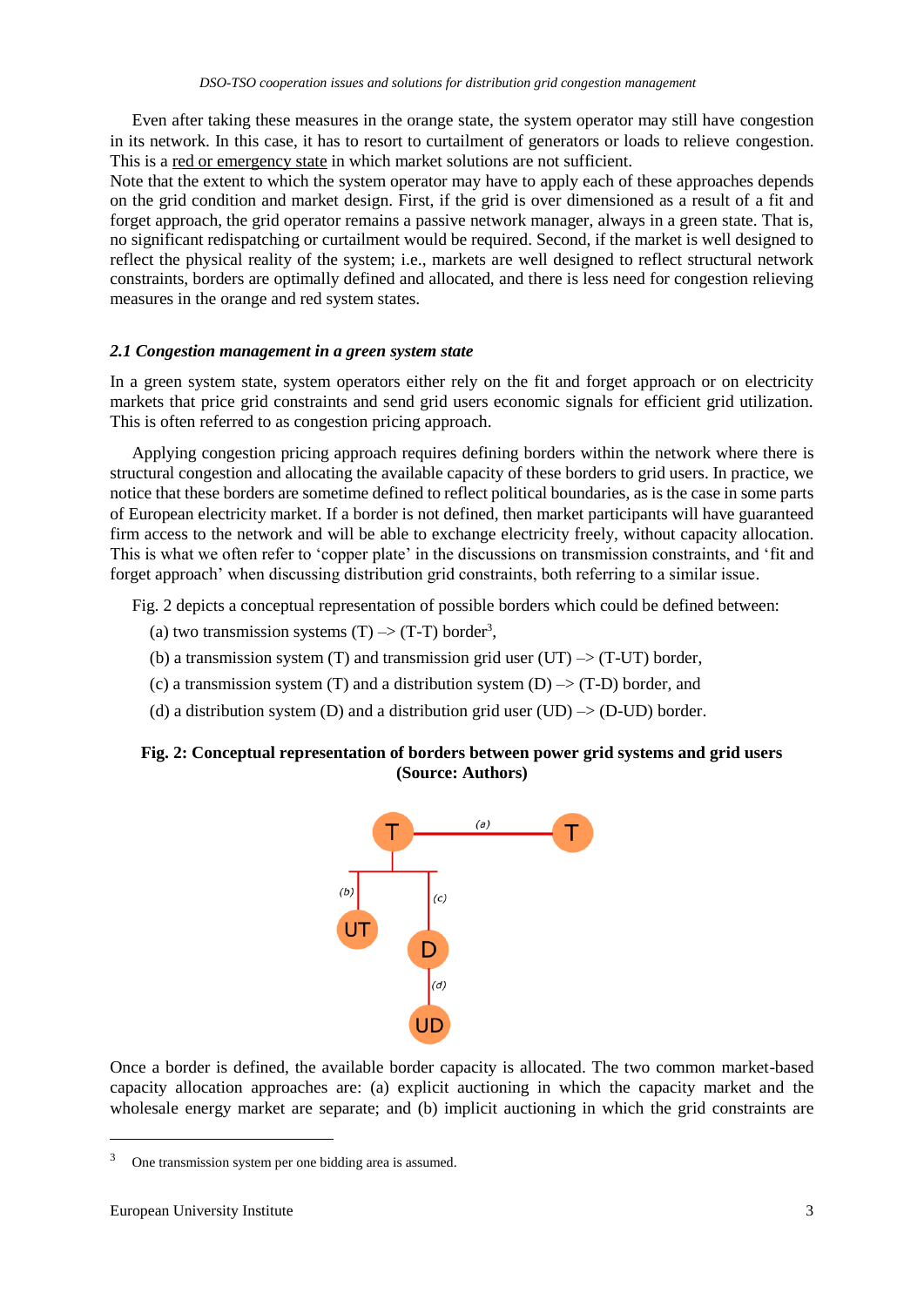integrated in the day-ahead wholesale market clearing algorithm, without organizing a separate market for allocating border capacity.

#### 2.1.1 Explicit auctioning

Under explicit auctioning, grid capacity is allocated to market participants according to their willingness to pay for it. To do so, first, market participants offer a price coupled with the border capacity they would like to use. Afterwards, the bids are ordered by price and allocated to market participants until the maximum available border capacity is reached. That is, market participants with the highest willingness to pay are considered first in the allocation procedure.

There have been experiences with this approach at the transmission level. In Europe, it was implemented to allocate cross-zonal capacities; the (T-T) border as shown in Fig. 2. At the distribution level, the literature shows that this can be achieved by organizing a 'distribution grid capacity market' where capacity is allocated to aggregators and consumers with an optimized price. For example, a shadow price based allocation of distribution capacity has been proposed by (Biegel et al. 2012) and the operational sequences are described in (Bach Andersen, Hu, and Heussen 2012; Verzijlbergh, De Vries, and Lukszo 2014) with a case study for electric vehicles. Accordingly, first, the aggregators individually perform an optimization with zero network tariff and communicate their capacity needs to the DSO (or market operator). Then, the DSO checks if network constraints are respected or not. In case they are not, the DSO raises the network capacity tariff for the periods in which the capacity limit is exceeded. Using the updated grid tariff, the aggregators re-calculate their energy schedule. This procedure is repeated until it converges, resulting in a certain grid tariff and a binding capacity requirement for each aggregator. Finally, the aggregators can send their bids to the wholesale electricity market.

The explicit auctioning approach has been criticized for some of the inefficiencies it might result. The first source of inefficiency is due to the price information asymmetry between the auction for energy and capacity (Newbery and McDaniel 2002). There is a lack of information about the prices of the other commodity. This lack of information can result in an inefficient utilization of interconnectors, i.e. less social welfare, less price convergence and more frequent adverse flows. The second source of inefficiency is due to the complexity that could increase quickly with an increase in the number of congested lines for which capacity needs to be obtained through an auction procedure (De Vries, Laurens J. 2002). The third source of inefficiency is due to the vulnerability to market power abuse by generators that might strategically block capacity in order to raise prices (Bunn and Zachmann 2006).

#### 2.1.2 Implicit auctioning

Implicit auctioning is all about dealing with the inefficiencies that could be caused by explicit auctioning. It does this by internalizing grid constraints in the day-ahead wholesale electricity market clearing algorithm. Unlike explicit auctioning, it does not separate demand and supply of energy from demand and supply of grid capacity. Hence, the resulting price reflects not only the cost of generating electricity but also the cost of transmitting and/or distributing electricity to final users. These prices are commonly known as locational marginal prices (LMPs). They could be defined on a nodal basis, where a separate energy price is computed for each node of the grid; or on a zonal basis in which the system is divided into relatively large pricing areas and a separate price is computed for each of them. A conceptual representation of implicit capacity allocation under nodal and zonal systems is shown in [Fig.](#page-12-0)  2.

In a nodal system, shown in Fig. 3 (A), border capacity between transmission systems  $(T-T)$  and within the transmission network, referring to the  $(T-UT)$  and the  $(T-D)$  borders, are implicitly allocated. This system is often associated with the US electricity market. However, note that the UD-D border capacity is today not allocated, meaning users have firm access by default. In a zonal system, shown in Fig. 3 (B), it is assumed that the network within a zone is well dimensioned and no capacity allocation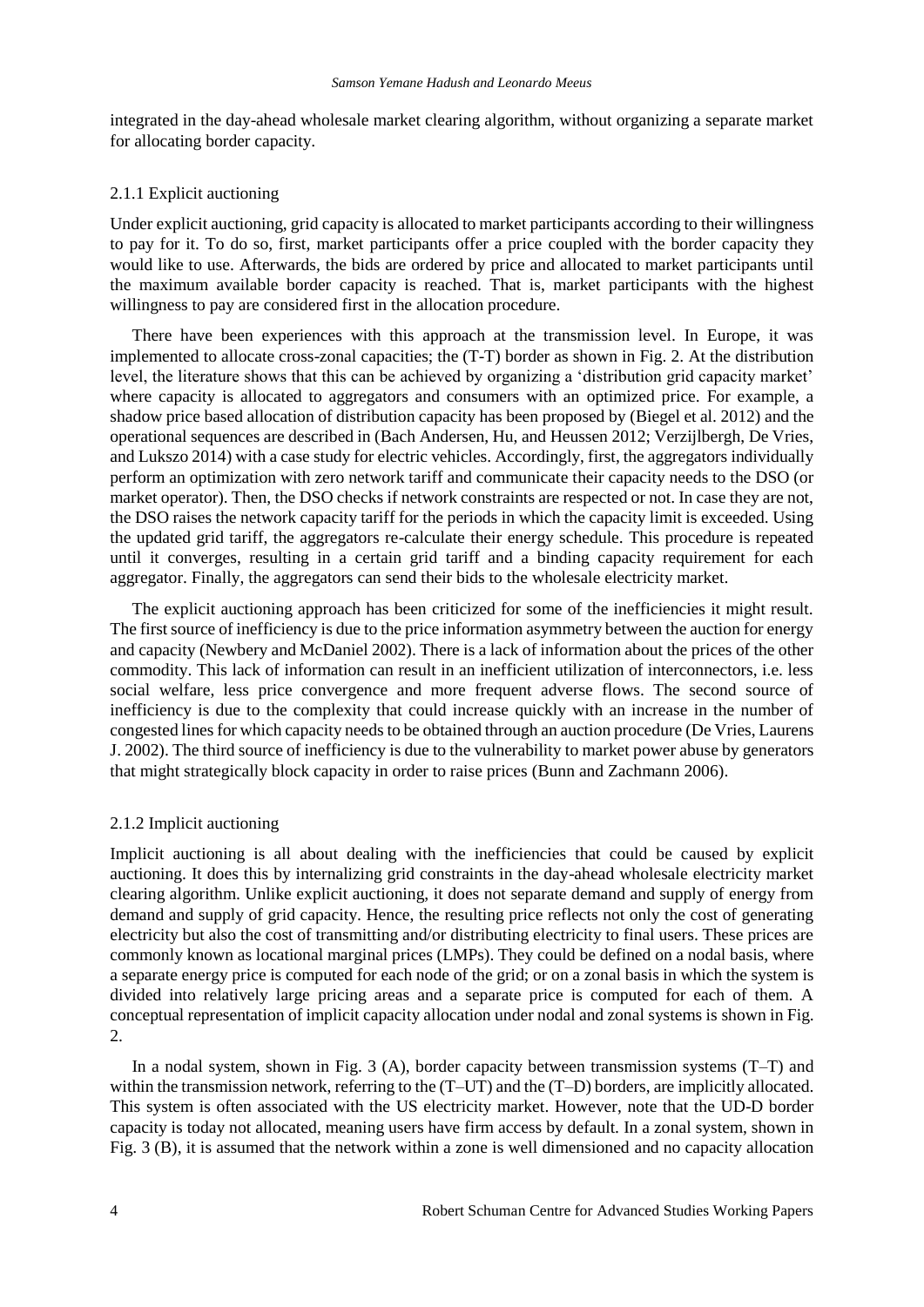is required. This means grid users have firm access to the transmission as well as the distribution grid. This is the case in European internal electricity market where only the (T-T) border capacity is implicitly allocated in the wholesale market.

#### <span id="page-12-0"></span>**Fig. 3: Conceptual representation of implicit capacity allocation under nodal (A) and zonal (B) systems (Source: Authors)**



The application of implicit auctioning at the distribution level remains rather an academic exercise. Based on the original work by (Bohn, Caramanis, and Schweppe 1984), some authors have extended the concept of implicit auctioning to the distribution level to reflect distribution grid constraints in the price for energy (Shaloudegi et al. 2012; Heydt et al. 2012; Meng and Chowdhury 2011; Singh and Goswami 2010; Sotkiewicz and Vignolo 2006; Li, Wu, and Oren 2014; Caramanis et al. 2016; Ntakou and Caramanis 2014). The resulting prices are commonly referred to as 'distribution locational marginal prices (DLMPs)'.

The limitation of this approach is its complexity for practical implementation, one reason being the fact that it requires advanced meters and ICT solutions (Pérez-Arriaga and Knittel 2016). Moreover, inefficiencies may arise depending on the implementation of the approach, as discussed in (Meeus 2011).

#### *2.2 Congestion management in an orange system state*

If congestion is expected after the day ahead market closure, system operators will have to take congestion relieving measures. The magnitude of these measures depends on (a) how well congestion is managed in the green system state, and (b) how well the grid is dimensioned. The mismatch between the market outcome and the physical reality could arise not only due to unpredictable events like a failure in one power plant, but also due to the serious oversimplification that assumes the grid within bidding zone is unconstrained. In Europe and elsewhere, this mismatch has recently become larger due to the increasing integration of variable renewable energy sources into the power system. With this variability in generation patterns, the location of congestion is becoming variable, while some structural congestion is also becoming evident in the internal network of several regions in Europe (Van Den Bergh et al. 2015). Consequently, the orange system state is becoming more frequent and increasingly more congestion relieving measures are being undertaken. One of the most common approach is redispatching.

Redispatching is any measure activated by one or several system operators, altering the generation and/or load pattern in order to change physical flows in the power system and relieve a physical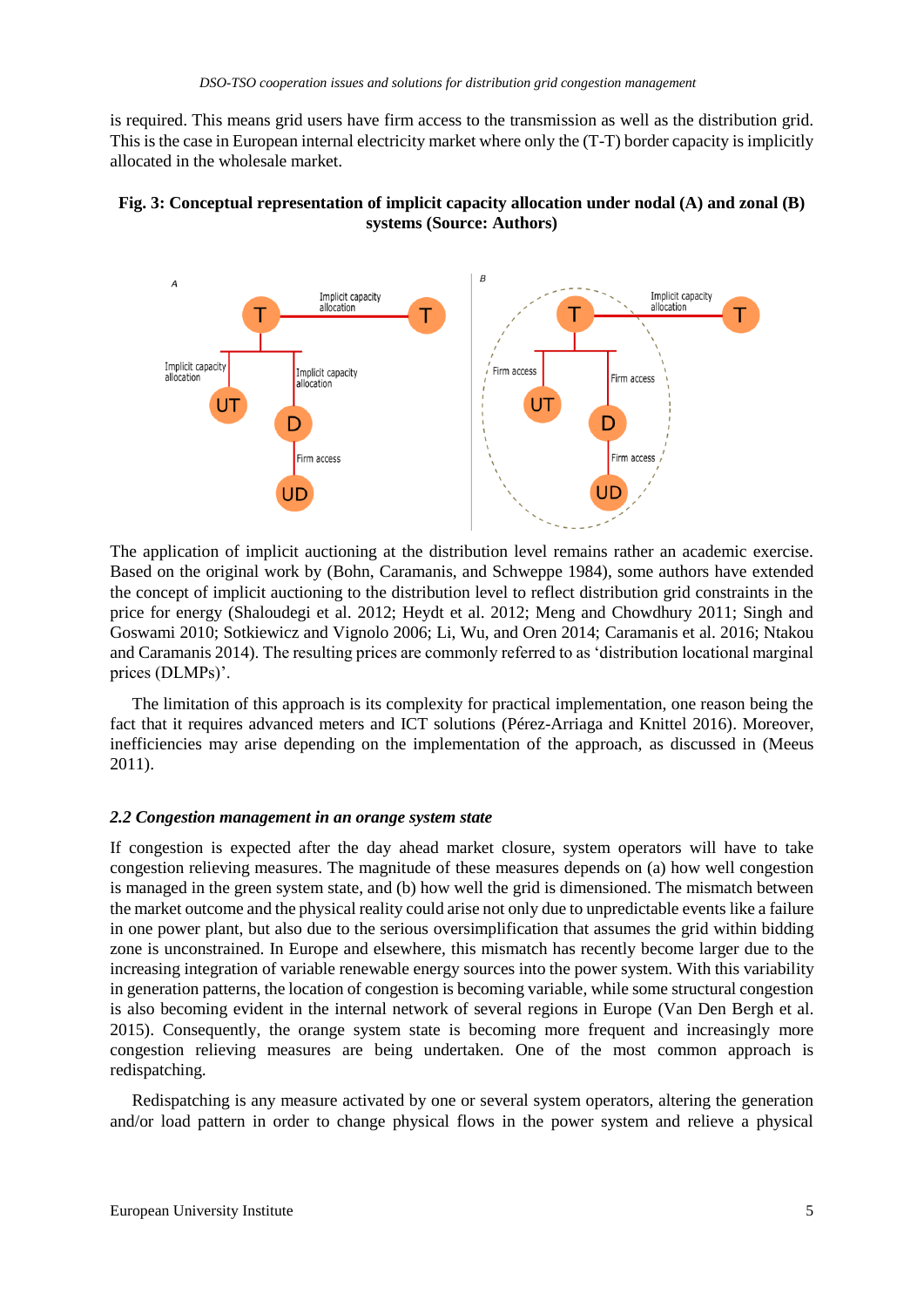congestion. It can be internal if redispatching is performed in the zone where the congestion is located; or external if redispatching is performed in zone A, whereas the congestion is in zone B.

At transmission level, most TSOs have been dealing with internal network constraints through the fit and forget approach, while few have decided to split their market into smaller bidding zones (e.g. Italy). Consequently, in the past, redispatching was a temporary solution and it was inexpensive or unnecessary in most cases. However, in recent years, implementation of redispatching measures by TSOs has become more frequent due to high feed-in from variable renewable energy generators. For example, in Germany, the redispatched energy amounted to around 16 TWh in 2015, which was more than three times as much as it was in 2014. This resulted in a redispatch cost of 412 million euros (BNetzA 2016).

At distribution level, redispatching would imply the DSOs procuring flexibility services directly from the energy resources connected to their grid or through an organized flexibility market<sup>4</sup>. So far, the experience is only limited to pilot studies. Furthermore, in most countries, there are no rules in place that allow DSOs to do that. However, the EU Clean Energy Package includes clear provisions that will enable DSOs to do so. For instance, article 32.1 states that: "*Member States shall provide the necessary regulatory framework to allow and incentivise distribution system operators to procure services in order to improve efficiencies in the operation and development of the distribution system, including local congestion management" .* The Clean Energy Package also highlights that DSOs shall procure these services in a transparent, non-discriminatory and market-based procedure (EC 2016b).

The limitation of this approach is its vulnerability to a potential abuse of market power, given the fact that only a small number of bidders may be located behind a grid constraint and compensation payments are related to the bids (Joskow & Tirole, 2000; Stoft, 1998). Gaming by generators has in the past played a role in the California electricity crisis (Joskow 2001; Wolak 2003). This was one of the reasons why many markets in US have shifted from a zonal pricing system to a nodal pricing system. Europe still has a zonal system and some zones have seen their redispatch cost significantly increasing; for example, in Germany where this challenge is putting pressure to split up of the market into smaller bidding zones, as has been done in the Nordic countries.

#### *2.3 Congestion management in a red system state*

Curtailment of loads and generators for congestion management is a last-resort action taken by system operators in an emergency state; i.e., when congestion is not relieved in the orange system state. Unlike redispatching which modifies the dispatch schedule through a trade, curtailment reduces the feed-in from generators or the in-take by loads. Moreover, costs resulting from redispatch are recovered through network charges, whereas curtailed users in the red system state are often compensated for their loss<sup>5</sup>. A review and analysis of renewable energy curtailment schemes are provided in (Kane and Ault 2014).

# **3. State of the art solutions at transmission level in Europe**

Depending on the system state and the corresponding congestion management approach, different levels and types of cooperation could be required between system operators. In this section, state of the art solutions for inter-TSO cooperation in Europe are presented by referring to existing TSO practices and requirements of the European electricity network codes, focusing on the CACM, FCA, EBGL and SOGL. For detailed overview and discussion of these network codes, see (Meeus and Schittekatte 2017).

 $\overline{\phantom{a}}$ 

<sup>&</sup>lt;sup>4</sup> One example of the proposed concepts for organized markets is the so called Flexibility Clearing House (FLECH) where aggregators assemble and mobilize the flexibility of DERs, pack and schedule flexibilities from individual DER, and offer the service to the highest possible bidder (Zhang et al. 2014).

<sup>5</sup> Curtailment is often associated with renewables which have priority dispatch privileges in Europe.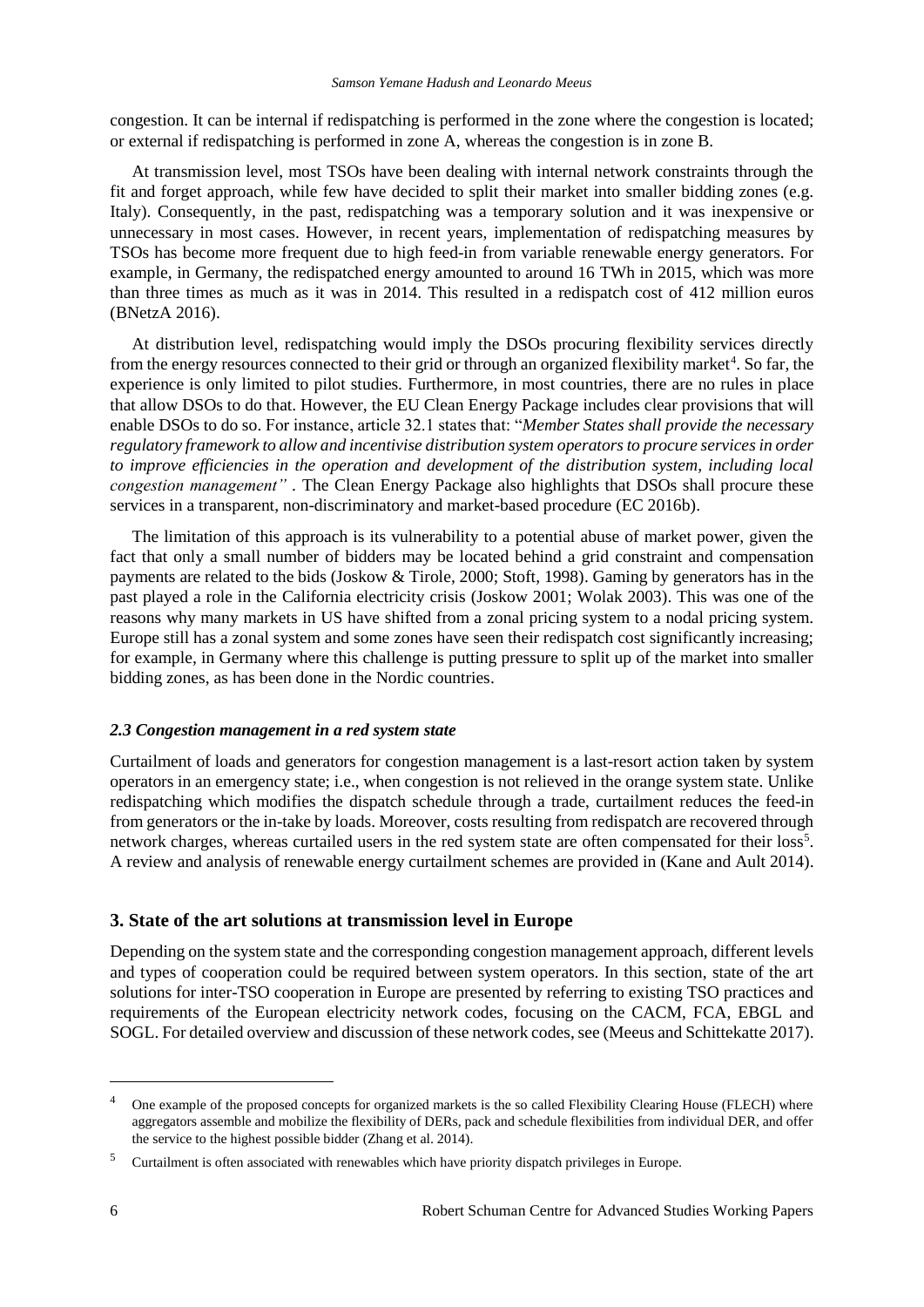In general, inter-TSO cooperation can have both a market and a grid operation dimension depending on the system state. The market dimension is often related to the allocation of available border capacity while the grid dimension is related to the calculation of available border capacity that can be offered to the market and ensuring the firmness of allocated capacity. Fig. 4 presents both market and grid dimensions of inter-TSO cooperation that are required under each system state and the corresponding congestion management approach.

#### **Fig. 4: Dimensions of inter-TSO market and grid cooperation relevant for each congestion management approach (Source: Authors)**



#### *3.1 Inter-TSO Cooperation under green system state*

Under the green system state in which the market is designed to reflect transmission grid constraints, TSOs cooperate in two areas: (1) in operating the day-ahead and intra-day market with capacity allocation, and (2) in determining the available cross-zonal capacity that is offered to these markets.

#### 3.1.1 Day-ahead and Intraday market operation with capacity allocation

All energy bids coming from market participants should be matched, taking into account available border capacity in an economically optimal manner while complying with technical requirements. In this regard, the experience from inter-TSO cooperation has been to couple and operate markets through power exchanges in which TSOs are often shareholders.

In the CACM guideline<sup>6</sup>, a strong cooperation between potentially competing power exchanges is set as a requirement to establish a single day-ahead and intraday market all over Europe. Hence, an oversight and compliance with competition rules is considered of utmost importance. For this purpose, the CACM introduces a new entity called Nominated Electricity Market Operator (NEMO) which is an entity designated by a competent authority to perform tasks related to single day-ahead or intraday coupling. It also introduced a market coupling operator (MCO) function which is supposed to match orders from day-ahead and intraday markets for different bidding zones and simultaneously allocating cross-zonal capacity. Moreover, forward capacity allocation is considered crucial in order to move towards a genuinely integrated electricity market. This meant to provide efficient hedging opportunities for generators, consumers and retailers to mitigate future price risk in the area where they operate (EC 2009).

The goal of the CACM guideline is the coordination and harmonisation of capacity calculation and allocation in the dayahead cross-border markets. It sets for this purpose requirements to develop a proposal for a day-ahead common capacity calculation methodology to ensure efficient, transparent and non-discriminatory capacity allocation. It was formally published on July 24, 2015 and after 20 days it entered into force.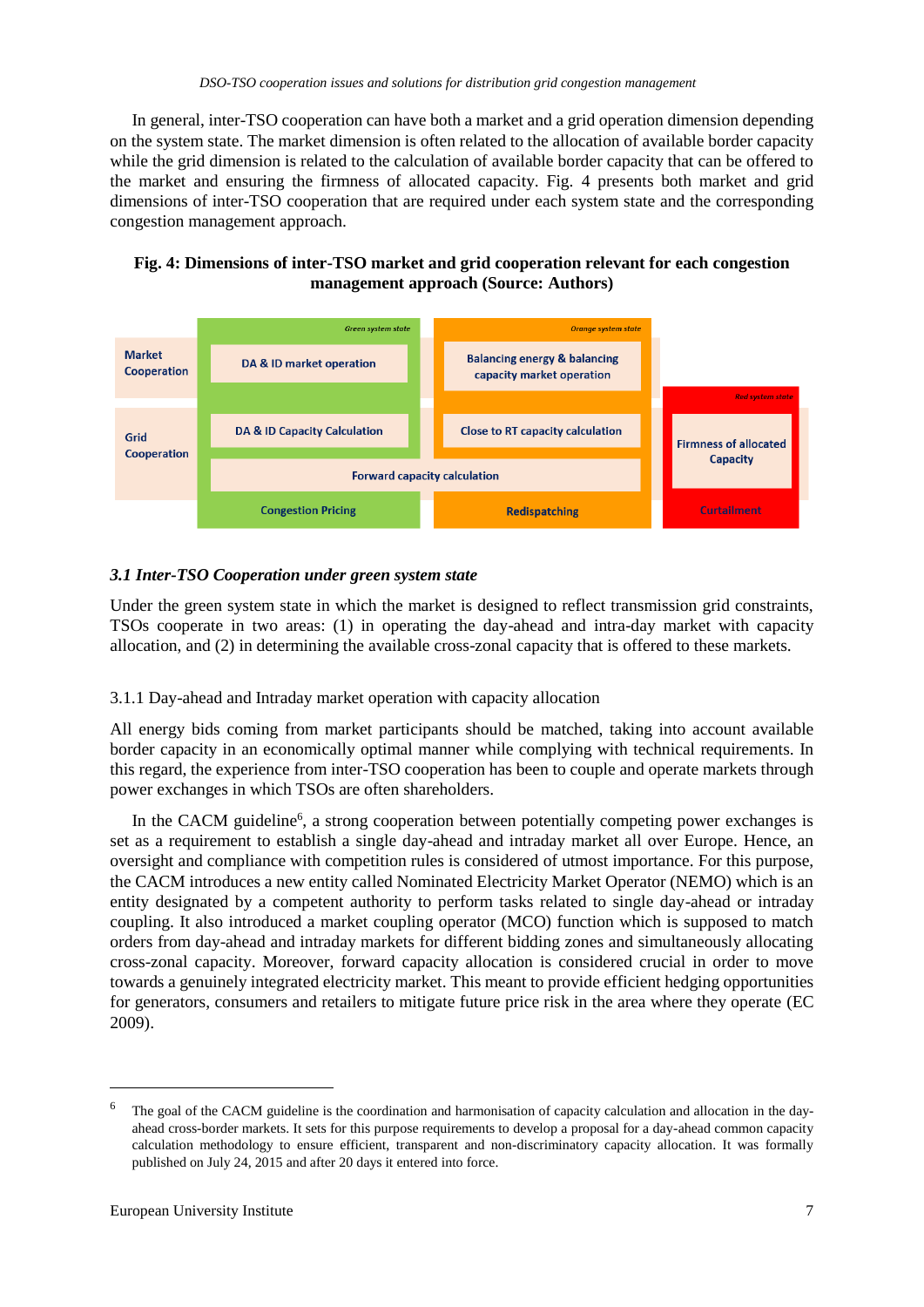## 3.1.1 Day-ahead and intra-day capacity calculation

An important step in the grid management process is to determine the available grid capacity that is allocated in the day-ahead and intra-day markets<sup>7</sup> either through explicit or implicit auctioning. The experience from inter-TSO cooperation shows that European TSOs have been calculating the available cross-border capacity using their respective methodologies, while the lower available capacity calculation of the two TSOs is finally offered to the market. However, this solution resulted in an inefficient use of available grid capacity, as shown in the ACER market monitoring report (ACER 2015). This is attributed, on the one hand, to the lack of coordinated calculation methodology while the available cross-zonal capacity is interdependent. On the other hand, it is because of possible misaligned incentives between offering cross-zonal capacity and minimizing internal congestion.

Cognizant of this, the CACM guideline requires that capacity calculation for the day-ahead and intraday market time-frames should be coordinated at least at regional level to ensure that capacity calculation is reliable and optimal capacity is made available to the market. Common regional capacity calculation methodologies have be established to define inputs, calculation approach and validation requirements. Information on available capacity should be updated in a timely manner based on latest information through an efficient capacity calculation process. To do so, a new entity called Coordinated Capacity Calculator (CCC) shall be established by a subset of TSOs and be responsible for the crosszonal available capacity calculation within a capacity calculation region (CCR). The guideline also puts forward two permissible approaches when calculating cross-zonal capacity; namely, flow-based and based on coordinated net transmission capacity<sup>8</sup> while emphasizing its preference for a more advanced flow-based approach. Such calculation would also require updating the long-term transmission capacity allocated in the forward capacity market before the day-ahead. This way the TSOs can determine the available capacity that can be offered to the day-ahead and intra-day markets, as well as subsequent markets after intra-day market closure.

#### *3.2 Inter-TSO Cooperation under orange system state*

In the orange system state, TSOs have to procure flexibility<sup>9</sup> services to balance the system and manage network constraints that are not captured in the green system state. In what follows, we discuss the two main TSO cooperation experiences. First we look at the cooperation among TSOs to exchange balancing services. Second, we zoom in on the coordinated available transmission capacity calculations that will further improve the first cooperation.

#### <span id="page-15-0"></span>3.2.1 Cooperation for the exchange of balancing services

The EBGL and the SOGL include two complementary ways to exchange balancing services across borders: 1) imbalance netting<sup>10</sup> and the exchange of balancing energy which have direct impact on the

<sup>7</sup> For the day-ahead market time-frame, individual values for cross-zonal capacity for each day-ahead market time unit shall be calculated using the flow-based approach as defined in the day-ahead common capacity calculation methodology, as set forth in Article 20(3) of the CACM Regulation. For intra-day, the CACM states that continuous trading should be in place with possible complimentary regional intraday auctions if approved by the regulatory authorities (see CACM, Article 63).

<sup>&</sup>lt;sup>8</sup> The flow-based approach should be used as a primary approach for day-ahead and intraday capacity calculation where cross-zonal capacity between bidding zones is highly interdependent. The coordinated net transmission capacity approach should only be applied in regions where cross-zonal capacity is less interdependent and it can be shown that the flow-based approach would not bring added value.

<sup>9</sup> In general, flexibility could be used by suppliers to optimise their portfolio, network operators to delay or avoid network reinforcement, and by system operators for balancing and constraints management purposes.

<sup>&</sup>lt;sup>10</sup> Imbalance netting is defined in Article  $3(128)$  of the SOGL as "a process agreed between TSOs that allows avoiding the simultaneous activation of FRR in opposite directions, taking into account the respective FRCEs as well as the activated FRR and by correcting the input of the involved FRPs accordingly."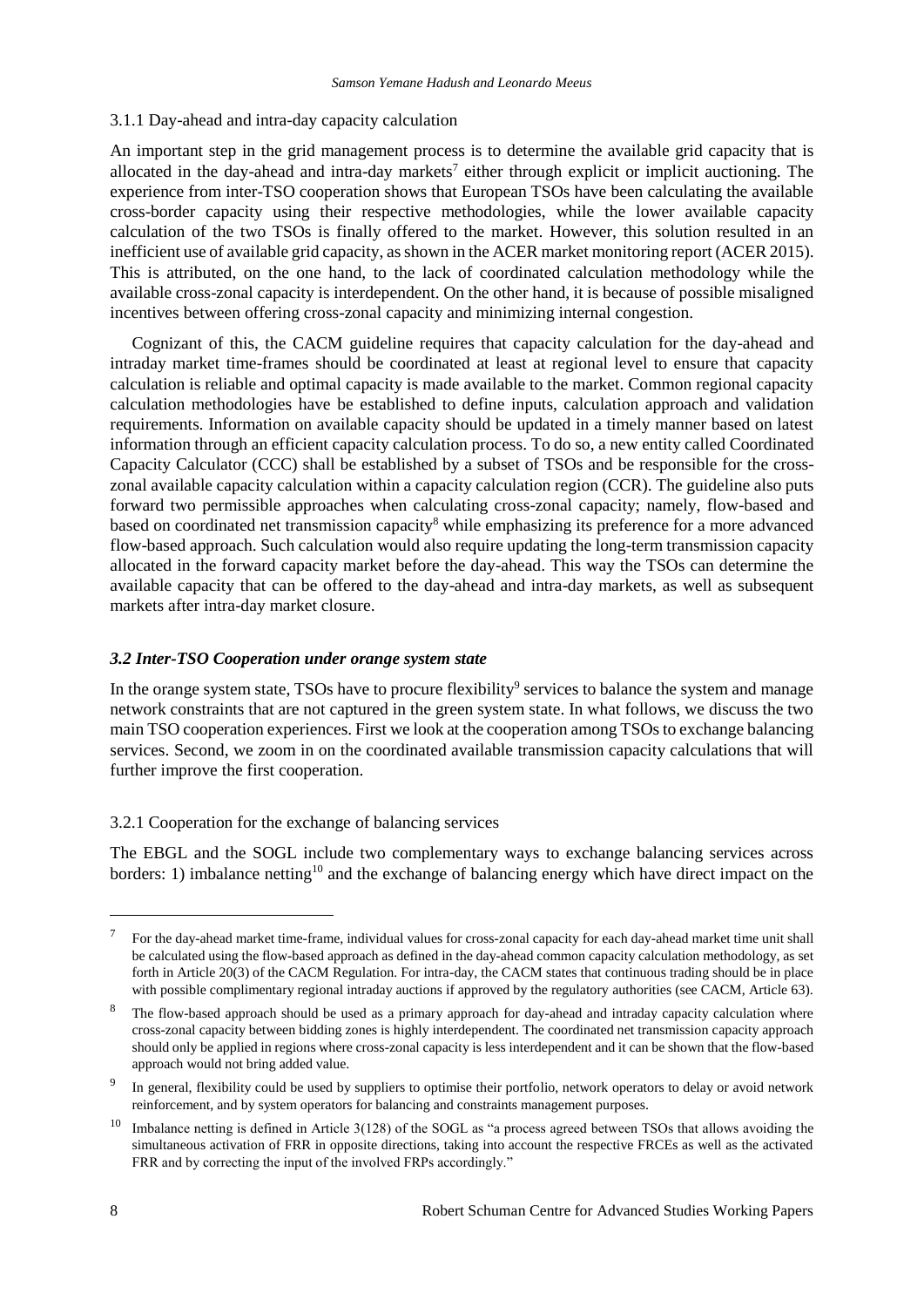balancing energy market; and 2) exchange of balancing capacity and sharing of reserves which have direct impact on the balancing capacity market.

#### *Balancing energy market cooperation*

The EBGL requires the establishment of common European platforms for operating the imbalance netting process and enabling the exchange of balancing energy from frequency restoration reserves (FRR) and replacement reserves (RR) (EC 2017). Towards this end, TSOs have gained experiences through pilot projects including the "International Grid Control Cooperation (IGCC), e-GCC, and the Imbalance Netting Cooperation  $(INC)^{11}$ . It has been shown that such a cooperation can reduce the total volume of activated balancing energy and hence the overall balancing cost.

Similarly, the exchange of balancing energy over scheduling areas can help reduce the overall balancing cost. There are two models for the exchange of balancing energy across zones. The first model is the TSO-TSO model in which all interactions with balancing service providers (BSPs) are done through the TSO which operates the control areas in which the BSPs are active (i.e., connecting TSO). In this case, the border capacity can be implicitly allocated. The second model is the TSO-BSP model in which the contracting TSO has an agreement with a BSP in another TSO control area. In this case, BSPs have to reserve border capacity which is allocated through explicit auctions. According to the EBGL, the preferred model to ensure cost-efficient activation of bids is the TSO-TSO model while the TSO-BSP model remains an option for the exchange of balancing energy from FRR with automatic activation only if it is supported by a cost benefit analysis performed by all TSOs. Moreover, the EBGL includes steps towards harmonization of product definition and procurement practices. Note that the bids in the balancing energy market can also be activated for congestion management purposes, as indicated by ENTSO-E working group on Ancillary Services.<sup>12</sup>

# *Balancing capacity market cooperation*

Complementing the imbalance netting and exchange of balancing energy, the EBGL also consider exchange of balancing capacity<sup>13</sup> and reserves as possible ways to ensure a more efficient reserve procurement and sizing. Similar to the approaches for coordinating balancing energy, both the TSO-TSO and TSO-BSP models are possible with the same preference and conditions. Moreover, according to the SOGL (Art. 3 (97)), TSOs can also go beyond exchange of balancing capacity by sharing and jointly dimensioning the reserve capacity they need to fulfil their reserve requirements (FCR, RCR or RR). Both exchange of balancing capacity and sharing of reserves can lead to lower overall volumes of balancing capacity and cost. Note that, unlike imbalance netting and the exchange of balancing energy, the exchange of balancing capacity and sharing of reserves are voluntary initiatives between two or more TSOs<sup>14</sup>. In terms of cross-zonal transmission capacity, both exchange of balancing capacity and sharing of reserves must reserve or anticipate for the needed transmission capacity.

#### 3.2.2 Forward and close to real time (RT) capacity calculation

Inter-TSO cooperation in flexibility market operation (in this case, for balancing markets) requires close to real time and forward capacity calculations and updates to determine the border capacity that will be allocated or reserved for exchanges of balancing energy and balancing capacity. For the exchange of balancing energy or for operating the imbalance netting process, after the intraday-cross-zonal gate

<sup>11</sup> https://www.entsoe.eu/Documents/Network%20codes%20documents/Implementation/Pilot\_Projects/D150625\_Report\_P1.pdf

<sup>12</sup> https://www.entsoe.eu/Documents/MC%20documents/balancing\_ancillary/160519\_Activation\_Purposes.pdf

<sup>13</sup> The exchange of balancing capacity is defined in Art. 2(25) of the EBGL as "*the provision of balancing capacity to a TSO in a different scheduling area than the one in which the procured BSP is connected.*"

<sup>14</sup> EBGL, Art. 33 (1) and Art. 38 (1).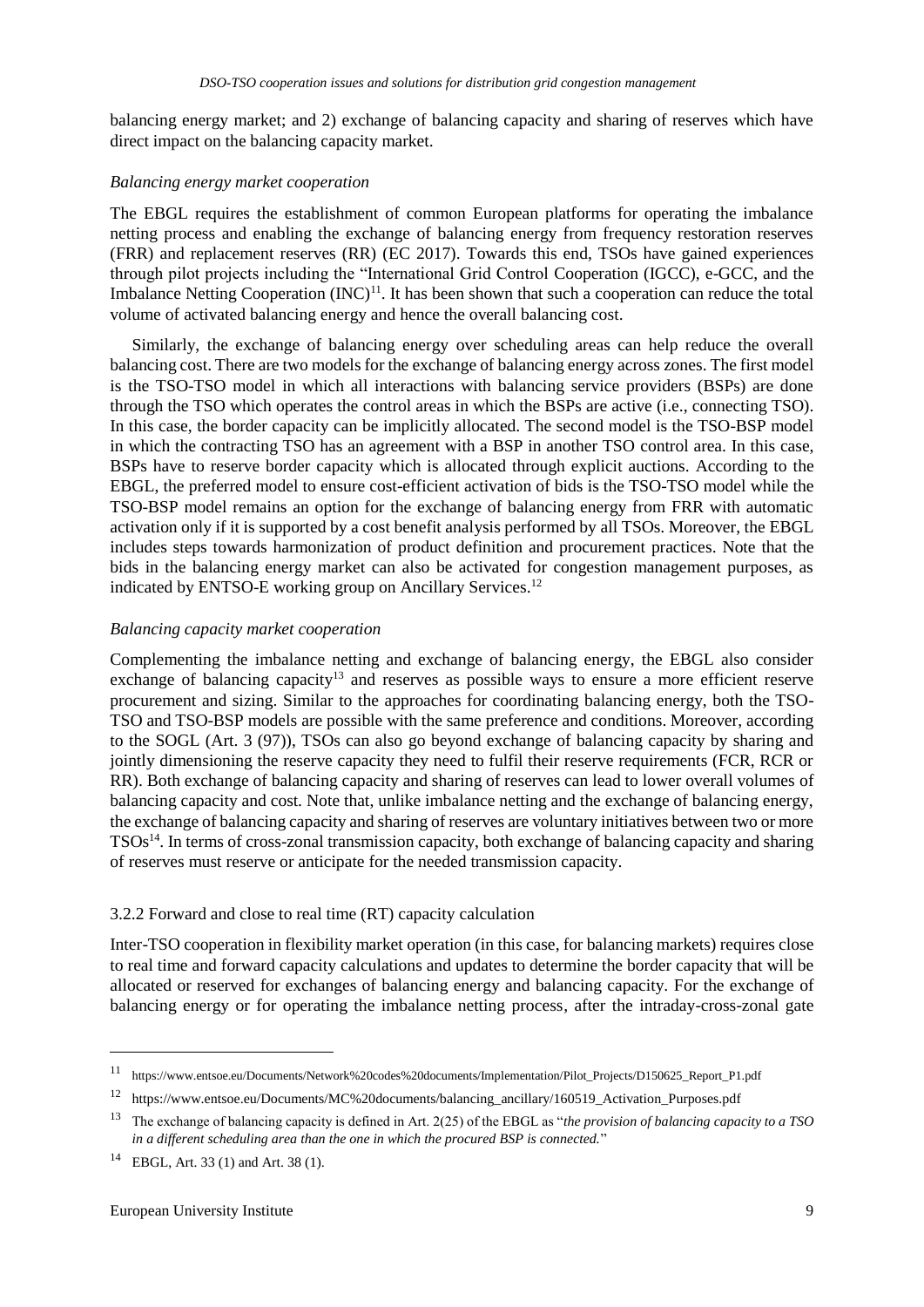closure time, TSOs shall continuously update the availability of cross-zonal capacity, as stated in EBGL Art. 37 (1). Cross-zonal capacity has to be updated every time a portion of cross-zonal capacity has been used or when cross-zonal capacity has been recalculated. The EBGL also requires that five years after the entry of this regulation, all TSOs of a capacity calculation region shall develop a methodology for cross-zonal capacity calculation within the balancing timeframe for exchange of balancing energy or for operating the imbalance netting process.

With regard to balancing capacity market, Art. 38 (8) of the EBGL states that all TSOs exchanging balancing capacity or sharing of reserves shall regularly assess whether the cross-zonal capacity allocated for the exchange of balancing capacity or sharing of reserves is still needed for that purpose. Where the allocation process based on economic efficiency analysis is applied, this assessment shall be done at least every year. When cross-zonal capacity allocated for the exchange of balancing capacity or sharing of reserves is no longer needed, it shall be released as soon as possible and returned in the subsequent capacity allocation timeframes.

#### *3.3 Inter-TSO Cooperation under red system state*

In the red system state, a TSO may change the access to a firm capacity reservation of a flexibility service provider (FSP), in this case is the BSP, due to an emergency situation or in the event of force majeure<sup>15</sup>. Thus, inter-TSO cooperation is required to maintain the firmness of allocated capacity and deal with cases where this has to be violated.

According to the CACM, 'firmness' is defined as a guarantee that cross-zonal capacity rights will remain unchanged and that a compensation is paid if they are nevertheless changed. The CACM also defines the day-ahead firmness deadline<sup>16</sup> and related compensation regime for transmission rights curtailed after such deadline (EC 2015). Accordingly, if a TSO curtails the allocated capacity because of force majeure or an emergency situation, the TSO shall reimburse or provide compensation for the period of force majeure or the emergency situation. However, this depends on whether this was an emergency situation or force majeure, and whether capacity was allocated implicitly or explicitly. If capacity was allocated via implicit allocation, the affected market participant shall not be subject to financial damage or benefit arising from any imbalance created by the curtailment. If capacity was allocated via explicit allocation, the market participants shall be entitled to reimbursement of the price paid for the capacity during the explicit allocation process if the event counts as force majeure or the event was an emergency situation but the bidding zone price is not calculated in at least one of the two relevant bidding zones in the relevant time-frame. Otherwise, the market participants would be entitled to compensation equal to the price difference of relevant markets between the bidding zones concerned if there was an emergency situation and the capacity was allocated via explicit allocation.

According to the FCA guideline (Art. 53 (1)), TSOs are entitled to curtail long-term transmission rights prior to the day-ahead firmness deadline to ensure that the system remains within operational security limits (EC 2016a). It also requires that TSOs report curtailments to their respective regulatory authorities and also publish the factual reasons that lead to the curtailment. Regarding the compensation it keeps the option that the concerned TSOs on a bidding zone border may propose a  $cap<sup>17</sup>$  on the total

<sup>&</sup>lt;sup>15</sup> Force majeure means any unforeseeable or unusual event or situation beyond the reasonable control of a TSO, and not due to a fault of the TSO, which cannot be avoided or overcome with reasonable foresight and diligence, which cannot be solved by measures which are from a technical, financial or economic point of view reasonably possible for the TSO, which has actually happened and is objectively verifiable, and which makes it impossible for the TSO to fulfil, temporarily or permanently, its obligations in accordance with this CACM guideline.

<sup>16</sup> According to the CACM guideline, 'day-ahead firmness deadline' means the point in time after which cross-zonal capacity becomes firm.

<sup>&</sup>lt;sup>17</sup> This cap shall not be lower than the total amount of congestion income collected by the concerned TSOs on the bidding zone border in the relevant calendar year. In case of Direct Current interconnectors, TSOs may propose a cap not lower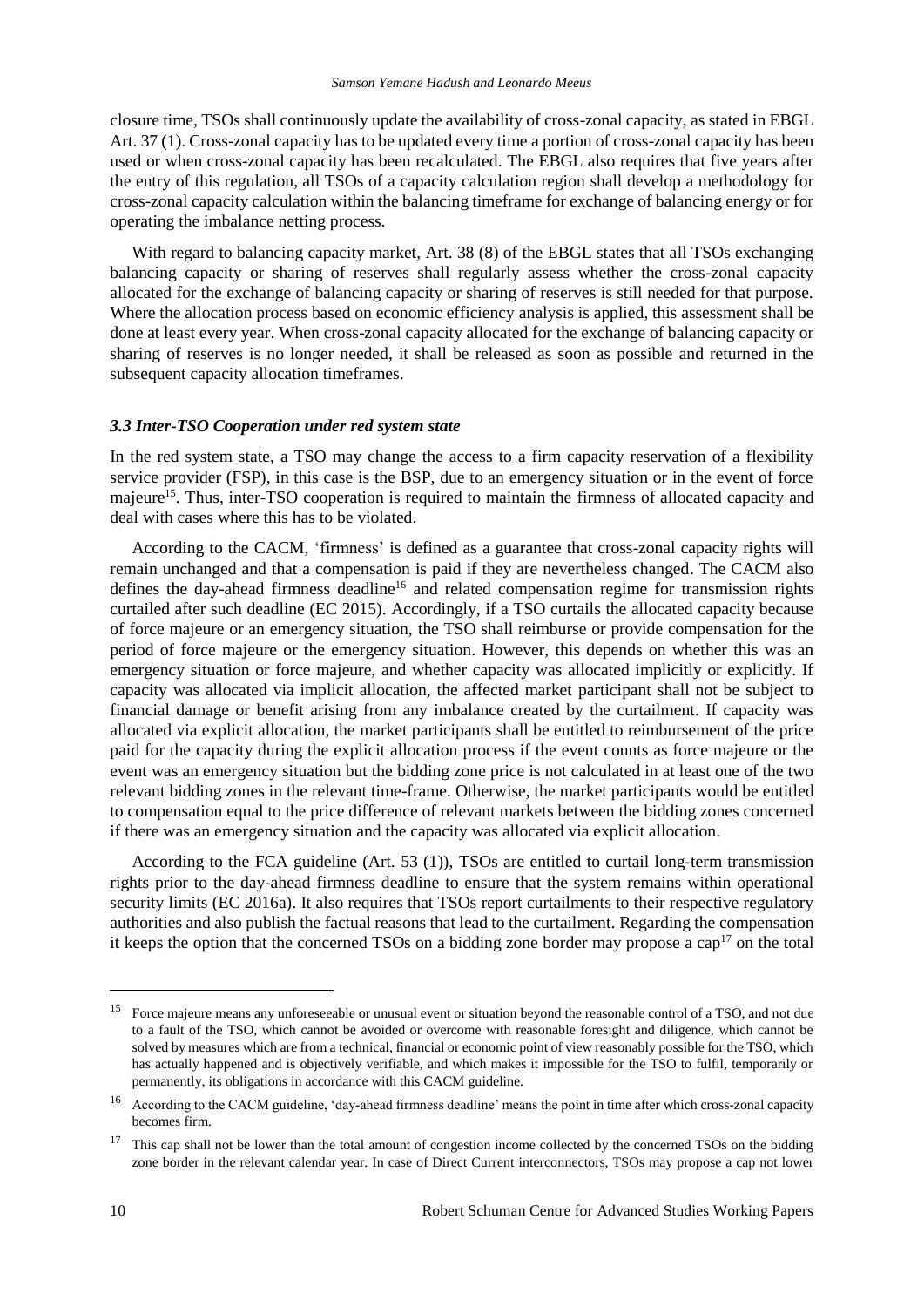compensation to be paid to all holders of curtailed long-term transmission rights in the relevant calendar year or the relevant calendar month in case of direct current interconnectors. Moreover, the FCA guideline does not exclude compensations for curtailment due to force majeure. Instead, it requires that the concerned holders of long-term transmission rights shall receive compensation for the period of that force majeure by the TSO which invoked the force majeure. In this case, the compensation shall be equal to the amount initially paid for the concerned long-term transmission right during the forward allocation process. Moreover, it requires that it shall be undertaken in a coordinated manner following liaison with all TSOs directly affected, and the TSO which invokes the force majeure shall publish a notification describing the nature of the force majeure and its probable duration.

# **4. DSO-TSO cooperation for distribution grid congestion management**

Similar to the evolution of transmission level congestion management solutions and the corresponding inter-TSO cooperation, the solutions at distribution level are expected to take time and evolve according to new needs and developments in the electrical system. Therefore, solutions at the distribution level should take into account these developments and recognize the differences in the physical characteristics of the network, capabilities and complexities of the distribution and transmission systems. In this case, the solutions could come from two sources: 1) from the DSOs themselves, as it is already becoming evident with smart connection arrangement (SCA); 2) from the state of the art solutions at the transmission level, by extending these solutions to the distribution level.

#### *4.1 State of the art solutions from the distribution level*

As distribution grids are getting constrained, some DSOs are already moving away from the fit and forget approach and are adopting new solutions. One interesting example of managing distribution grid constraints is the Smart Connection Arrangement (SCA). SCA implies that grid users, mainly new connections, have interruptible non-firm connections rather than the conventional non-interruptible firm connections which is subject to reinforcement in case of network constraints (Anaya and Pollitt 2015). SCA requires the implementation of active network management (ANM) system and defining borders where congestion is managed.

This approach is already implemented by the Scottish and Southern Energy Power distribution company on the Orkney Isles, as shown in Fig. 5. As can be seen, the distribution network is divided into zones with borders that represent constraint points in the network. The ANM system intervenes when real time information sent back to it exceeds any of the limits at these points.

than the total congestion income collected by the concerned TSOs on the bidding zone border in the relevant calendar month.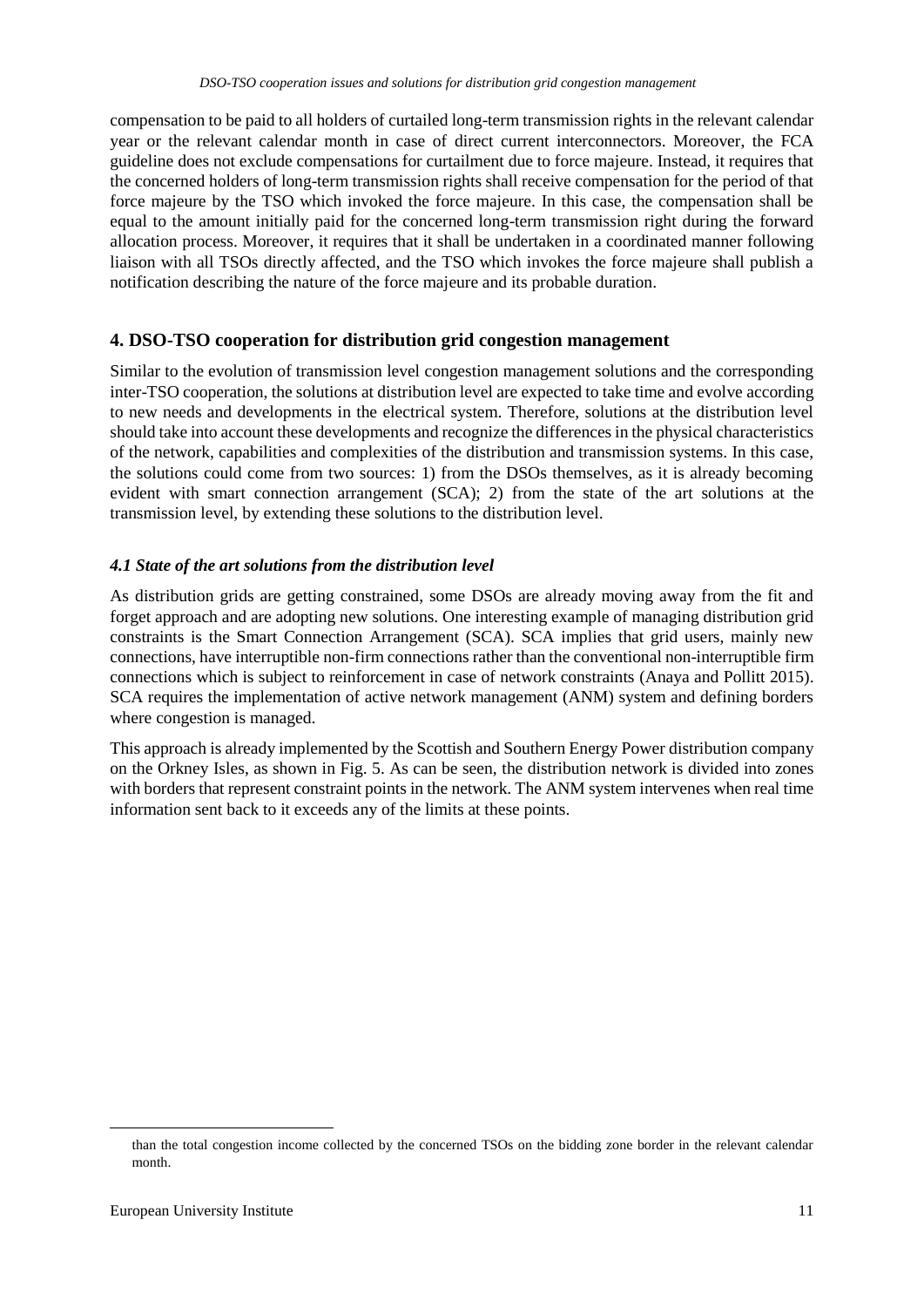

## **Fig. 5: Distribution grid of Orkney Isles in Scotland (Source: http://anm.ssepd.co.uk/ANMGen.aspx)**

With the introduction of the SCA, by actively managing the (D-UD) border, the DSO in this case is moving away from the fit and forget approach while the (T-D) and (T-UT) borders are still accessed without capacity allocation, as shown in Fig. 6.

#### **Fig. 6: Conceptual representation of border where the SCA is applied (Source: Authors)**

<span id="page-19-0"></span>

This approach could reduce the need to procure flexibility services for the purpose of redispatching and it could allow more distributed generators to be connected to the grid without major grid reinforcement. Moreover, it can improve the business case of distributed generators (Anaya and Pollitt 2015; Currie et al.2010; Klinge Jacobsen and Schröder  $2012$ <sup>18</sup>.

[Table 1](#page-19-0) shows the cost comparison of accommodating additional wind by reinforcing the grid against the cost of applying smart connection with active network management for three cases in the UK.

<sup>&</sup>lt;sup>18</sup> Note that the attractiveness of this approach depends on the size of the DG plant (Anaya and Pollitt 2015).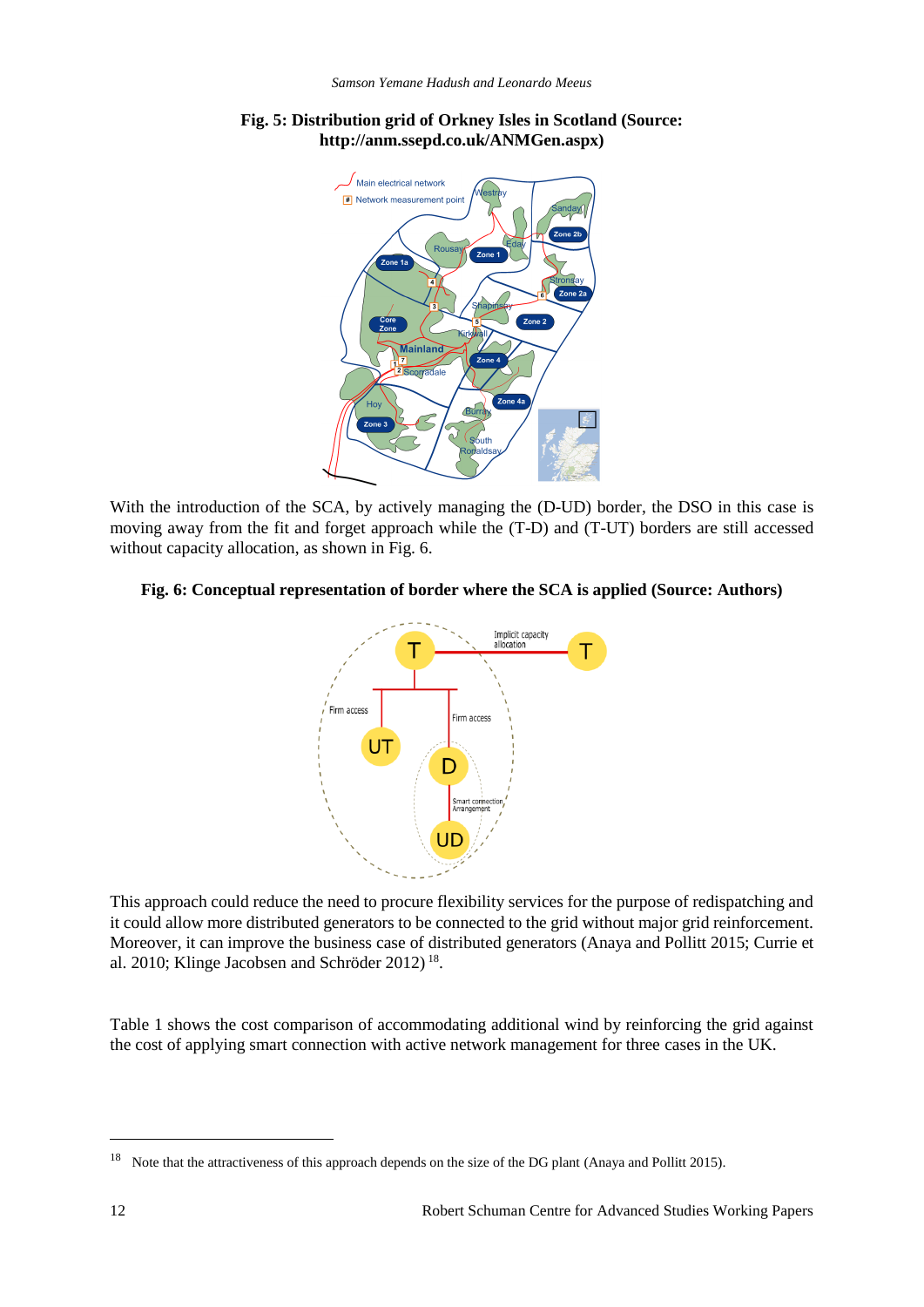#### **Table 1: Cost comparison of smart connection versus reinforcement (Source: Based on** *(Kane and Ault 2014)***)**

|                               | <b>Additional</b><br>wind<br><b>IMWI</b> | <b>Smart</b><br>connection<br>[Million euros] | <b>Reinforcement cost</b><br>[Million euros] |
|-------------------------------|------------------------------------------|-----------------------------------------------|----------------------------------------------|
| <b>Orkney Isles</b>           | 25                                       | 0.5                                           | 30                                           |
| Shetland $19$                 | $10 - 15$                                | 33.54                                         | 300                                          |
| Flexible plug $\&$ play (FPP) | 24.2                                     | 6.7                                           | 15.3                                         |

The cost saving by moving to SCA are very significant; however, this approach may expose distributed generators (DGs) and other market players such as balancing responsibility parties (BRPs) to a market risk because their generation (or load) might be curtailed (Klinge Jacobsen and Schröder 2012). This is especially the case if no curtailment compensations are provided. For the DGs, curtailment would mean no or lower revenues while they have to cover their fixed costs; hence, making loss. Given that the number of operating hours for most of the technologies such as wind is a determining factor to have a positive business case, non-firm connection and access increases the uncertainty on the revenues and consequently it leads to higher financing cost. For the BRPs, who have to balance the curtailed DGs, the expected output of the generators is part of their sourcing portfolio to cover the demand of their customers. When the forecasted demand is not available due to curtailment, the BRPs will have to look for replacement energy in the day-ahead, intraday or balancing markets.

Yet, according to (Anaya and Pollitt 2017), the distribution of the benefits of implementing smart connection approach indicates that the DGs are the main beneficiaries while DSOs and the wider society benefit less. This is because electricity generation benefits represent the highest proportion of the total benefits of the approach. Anaya & Pollitt (2017) also propose an incentive scheme that encourages the DSO to connect DGs more quickly and efficiently while contributing to the reduction of unnecessary network reinforcement that is usually borne by end customers. Moreover, innovative commercial arrangements have been proposed to efficiently allocate curtailment risks by (Anaya and Pollitt 2014; Kane and Ault 2014). Note here that if these commercial arrangements include curtailment compensation and this compensation becomes larger than the cost of reinforcing the network, the fitand-forget approach could become more efficient. The same reasoning applies to redispatching cost.

# *4.2 Extending state of the art solutions from transmission to distribution level*

An alternative source of solutions for the distribution level can be to extend the state of the art congestion management solutions and the corresponding inter-TSO cooperation. In this section, we discuss the extent to which the various state of the art inter-TSO cooperation solutions presented in section 3 could be extended to DSO-TSO cooperation. In doing so, we discuss DSO-TSO cooperation that could be needed depending on how the DSO manages congestion in the distribution grid under different system states. Moreover, we identify various implementation issues that might arise.

#### 4.2.1 DSO-TSO cooperation in the green system state

In the green system state, DSOs could apply congestion pricing approaches to price constraints in the distribution grid. That is, distribution grid capacity could be allocated either through implicit or explicit auctioning as discussed in section 2.1. This would become relevant when the distribution grid is constrained and the DSO can no longer guarantee firm access to its grid users without capacity allocation.

<sup>&</sup>lt;sup>19</sup> This includes a 6 MWh battery, a district heating system and domestic demand side management scheme.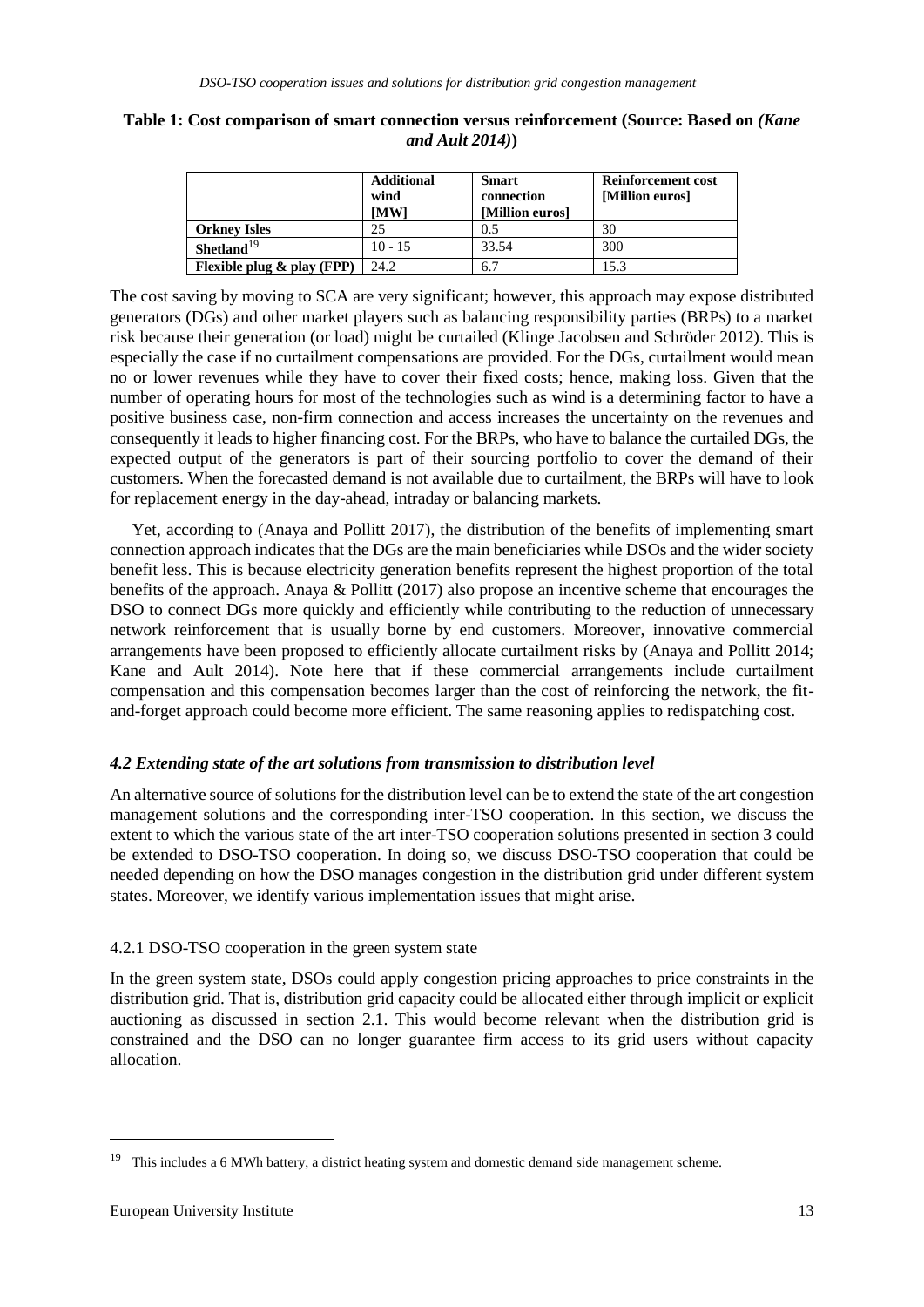Such a market based capacity allocation can be done either only at the distribution level or it can be integrated with the wholesale market with capacity allocated via implicit auctioning. The choice depends on the location of the structural congestion and on whether this is solved using the conventional fit and forget approach, or by splitting the zone and managing the cross-zonal border capacity. In the latter case, borders are defined and the DSOs have to establish a grid model which includes estimates on generation, load and network status.

Fig. 7 shows the three possibilities of applying implicit or explicit allocation by the DSO, depending on where the structural congestion occurs.

- A. The first possibility is to allocate capacity of the (UD-D) border. In this case, the D-T border can still be used without allocation; i.e., providing firm access. See Fig. 7 (A).
- B. The second possibility is to allocate capacity of the (D-T) border while providing firm access on the UD-D border. See Fig. 7 (B).
- C. The third possibility is to allocate capacity of both the  $(D-T)$  border and  $(UD D)$  border. See Fig. 7 (C).



#### **Fig. 7: Conceptual representation of applying implicit or explicit capacity allocation by the DSO**

DSO-TSO cooperation on border capacity calculation is important for options (B) and (C). Furthermore, as there is a hierarchical relationship between the distribution and transmission system, this may call for introducing a network code that clarifies whether the DSO has to adapt its capacity calculation to that of the TSO or vice versa, or there will be a new entity that jointly calculates them using a common methodology similar to the proposal of the CACM for inter-TSO cooperation.

However, today in Europe, congestion is priced at the cross-zonal borders, assuming the internal network, including that of the distribution grid, is a copper place. Hence, this could raise questions regarding the relevance and benefits of adding such complexity to the existing market and grid operation. This calls for further research.

#### 4.2.2 DSO-TSO cooperation in the orange system state

In the orange system state, the DSO would have to redispatch the generators and loads on its grid to deal with a congestion that is not captured in the green system state. This requires procuring flexibility services by DSOs which is not the case today but it has been proposed by the new EU Clean Energy Package (EC 2016b).

Currently, TSOs are the only ones procuring flexibility services connected to the distribution grids while the role of the DSO is limited to validating that the flexibility service provider (FSP) can provide the service without capacity allocation. This is rather a weak form of cooperation and it has been the main trigger for the debates around DSO-TSO cooperation in Europe. That is, the use of flexibility for balancing and network management actions at the transmission level will impact distribution network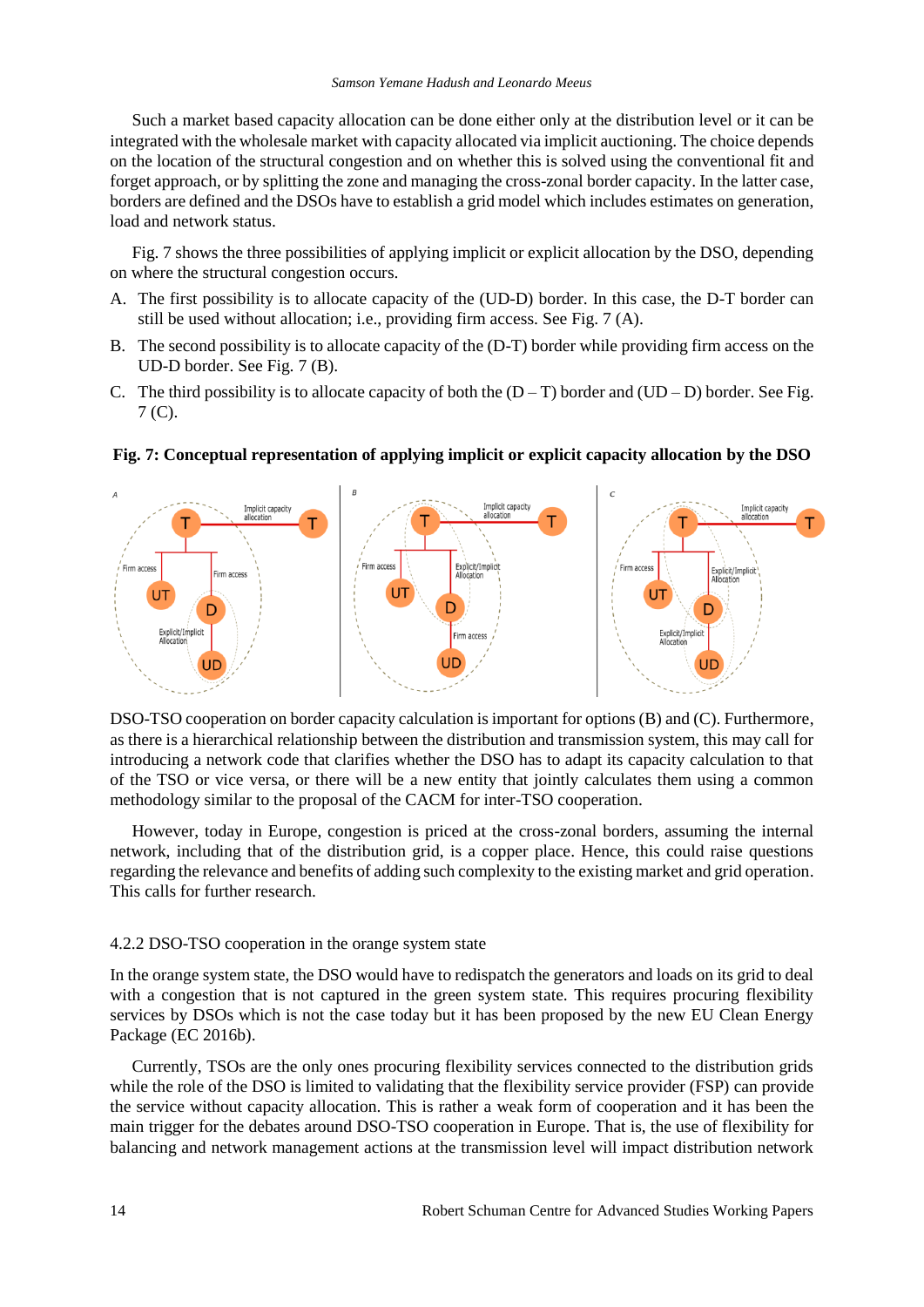operation; and the use of flexibility by DSOs for local network management could impact the global system balancing. In this regard, article 182 of the SOGL requires DSO-TSO cooperation in order to facilitate and enable the delivery of active power reserves connected to the distribution systems. Specifically, it requires TSOs to develop and specify the terms of exchange of information for the purposes of the prequalification process for FCR, FRR and RR, in an agreement with reserve connecting and intermediate DSOs. By contrast, when a TSO contracts flexibility services directly from a resource connected to the network of another TSO (i.e., the TSO-FSP model and specifically, for balancing - the TSO-BSP model), the FSP is required to make reservations and the transmission capacity is explicitly allocated for this purpose. Similarly, if the (T-D) and (D-UD) borders are defined, the explicit allocation could be in one of these border or both borders. In this case, the DSO and TSO could cooperate in (re)calculating the border capacity that can be made available for the flexibility market operation both in terms of capacity and energy, as discussed in section [0](#page-15-0) for balancing energy and balancing capacity markets.

Yet another extension could be made related to the TSO-TSO model for exchange of flexibility services. The equivalent to this model is the TSO-DSO model for flexibility service exchanges between transmission and distribution systems where all interactions are dealt with between the TSO and DSO. Under this model, the operators jointly procure flexibility services and depending on the existence of structural congestion between the two grids, borders could be defined and capacity could be implicitly allocated, similar to that of TSO-TSO model at transmission level. That is, the capacity could be allocated on the (D-T) border or on both (D-T) and (D-UD) borders, depending on where the structural congestion occurs. The type of DSO-TSO cooperation in this case could also be in determining the (D-T) border capacity that needs to be reserved for flexibility service exchanges and in the operation of the flexibility market, both in terms of energy and capacity. Some pilots are already looking into joint procurement of these services and market design proposals are being put forward (Roos 2017).

Here, it should be noted that with more innovative solutions to deal with distribution grid constraints such as SCA are introduced, the need and nature of DSO-TSO cooperation could change. Furthermore, the cooperation among DSOs themselves could become more important.

#### 4.2.3 DSO-TSO cooperation in the red system state

In the red state, only technical measures can be taken to relieve congestion. DSO-TSO cooperation could become relevant if (1) there already exists an interaction between the DSO and TSO in managing congestion in the green and orange states; and (2) there are borders where the firmness of allocated capacity needs to be maintained. For example, if an FSP connected to a distribution grid has border capacity rights that allows it to sell services to the TSO, this could be curtailed in the red state. In this case, compensation could be foreseen similar to the inter-TSO cooperation. Yet this requires allocation of border capacity rights which is not the case today.

#### **5. Conclusions**

The role of DSOs is evolving due to the increasing penetration of intermittent and distributed energy resourcesin the distribution system. On the one hand, TSOs are accessing flexibility resources connected to the distribution grid. On the other hand, DSOs are beginning to actively manage distribution grid constraints, moving away from the conventional fit and forget approach. These new developments have increasingly raised the need for DSO-TSO cooperation.

In this paper, we provide an overview of the issues and possible solutions. We do that by reviewing the literature, the state of the art DSO practices, and the TSO-TSO cooperation experiences. We find that the DSO-TSO solutions we will implement might be different from TSO-TSO solutions because distribution grids are different from transmission grids, but the issues will remain the same. We also note that the language we are currently using to talk about these issues at distribution level is different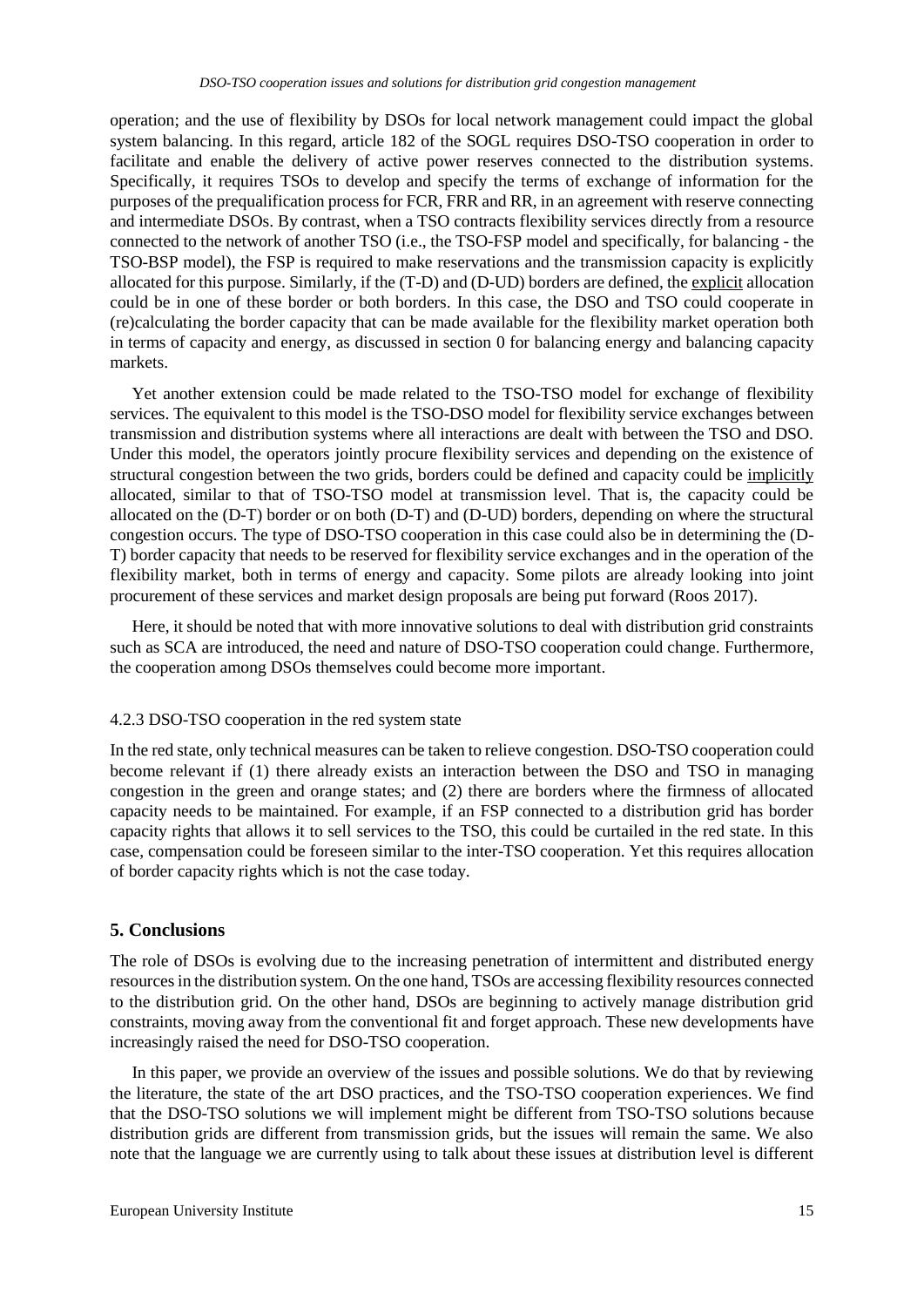from the language that is used at transmission level. For instance, at distribution level we talk about moving away from fit-and-forget, while at transmission level we typically talk about moving away from a copper plate approach. The difference in language sometimes suggests that we are talking about different issues, while they are actually very similar issues.

First, we summarize our findings regarding the issues. In this paper, we distinguish market operation from grid operation issues. Grid operation issues are related to the determination of the available grid capacity that can be offered to the market at the different stages from forward, to day-ahead, intra-day and close to real-time. Cooperation consists of having a harmonized calculation methodology and a common grid model with shared scenarios and input data for the calculations. Market operation issues are related to the allocation of the available grid capacity to the different market stages. Cooperation then typically includes wholesale market coupling in the green system state, as well as, using the remaining grid capacity in the orange system state to balance the system and to manage congestion. In the red system state, one operator might interfere with the services reserved by another operator, so that compensation is also an important issue that needs to be addressed.

Second, we highlights our findings regarding the solutions. The key questions are: where will we get structural congestion in the distribution grids; and at which border will we manage that congestion? We can manage it at the border between the transmission and the distribution grid, or at the border between the distribution grid users and the distribution grid, or a combination of the two. In the case of transmission grids in Europe, the focus has been on the border between operators. In the case of distribution grids, DSOs have already started to experiment with managing distribution connections smartly rather than focussing on the border between distribution and transmission. It will be interesting to see how this will develop.

The border between transmission and distribution grids is currently managed by a DSO prequalification process that is foreseen for balancing services connected to distribution grids that are offered to the TSO. This pre-qualification process is a first step towards defining a TSO-DSO border. In the future, the same issues will arise on that border as with TSO-TSO borders. The calculation and the allocation of the available capacity on the border will be challenged, and methodologies will need to be developed to increase the transparency of the approaches followed by the system operators. This will require increased cooperation and coordination between TSOs and DSOs.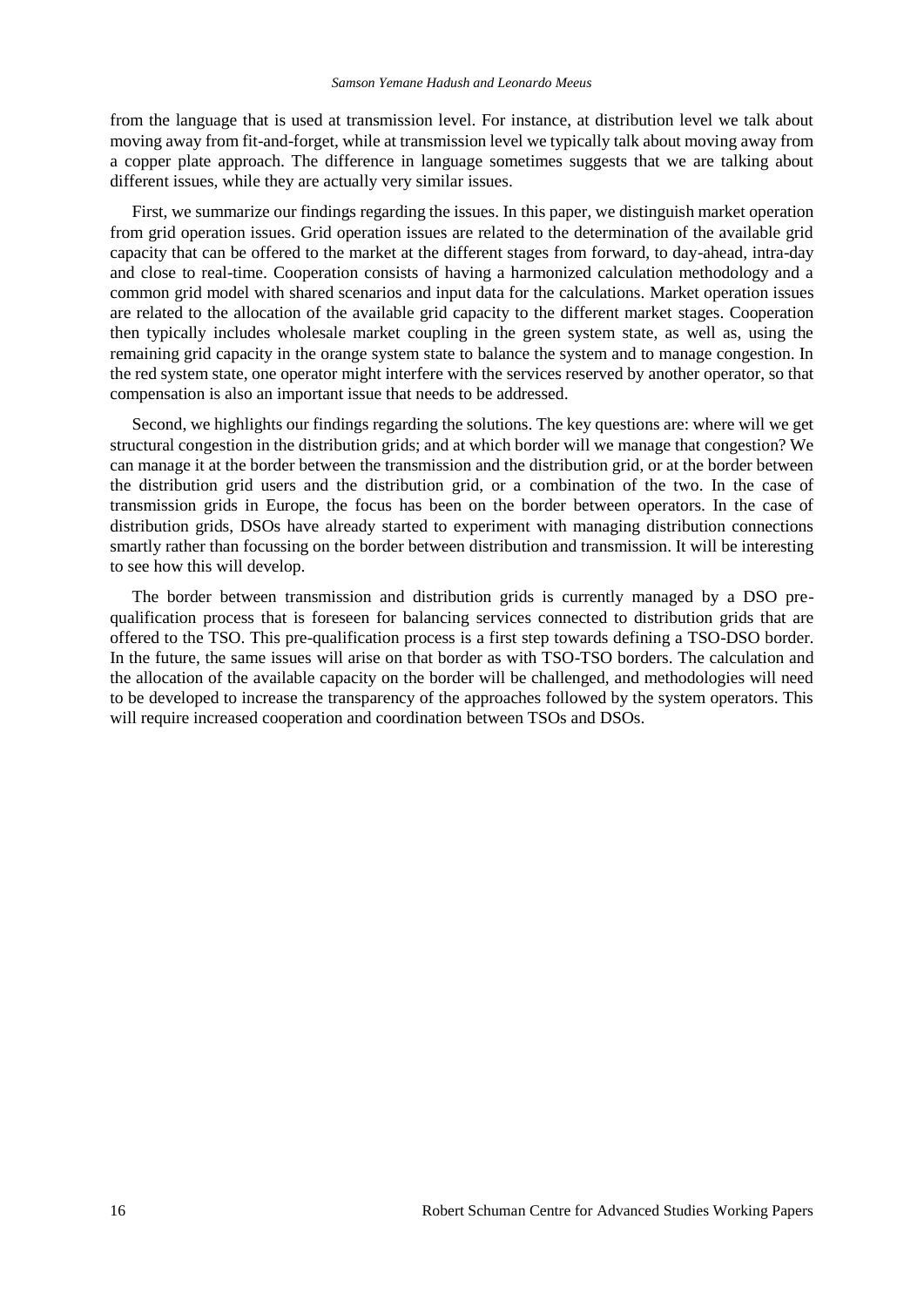## **References**

- ACER. 2015. "Annual Report on the Results of Monitoring the Internal Electricity and Natural Gas Markets in 2014," 1-274. doi:10.2851/14037.
- Anaya, Karim L., and Michael G. Pollitt. 2014. "Experience with Smarter Commercial Arrangements for Distributed Wind Generation." *Energy Policy* 71: 52–62. doi:10.1016/j.enpol.2014.04.009.
	- ———. 2015. "Options for Allocating and Releasing Distribution System Capacity: Deciding between Interruptible Connections and Firm DG Connections." *Applied Energy*. doi:10.1016/j.apenergy.2015.01.043.
	- ———. 2017. "Going Smarter in the Connection of Distributed Generation." *Energy Policy* 105: 608– 17. doi:10.1016/j.enpol.2017.01.036.
- Bach Andersen, Peter, Junjie Hu, and Kai Heussen. 2012. "Coordination Strategies for Distribution Grid Congestion Management in a Multi-Actor, Multi-Objective Setting." In *IEEE PES Innovative Smart Grid Technologies Conference Europe*. doi:10.1109/ISGTEurope.2012.6465853.
- Biegel, Benjamin, Palle Andersen, Jakob Stoustrup, and Jan Bendtsen. 2012. "Congestion Management in a Smart Grid via Shadow Prices." *IFAC Proceedings Volumes* 45 (21): 518–23. doi:10.3182/20120902-4-FR-2032.00091.
- BNetzA. 2016. "Monitoring Report 2016." https://www.bundesnetzagentur.de/EN/Areas/Energy/Companies/DataCollection\_Monitoring/Moni toringBenchmarkReport2016/Monitoring\_Benchmark\_Report\_2016\_node.html.
- Bohn, Roger E., Michael C. Caramanis, and Fred C. Schweppe. 1984. "Optimal Pricing in Electrical Networks over Space and Time." *The RAND Journal of Economics* 15 (3): 360–76.
- Bunn, Derek, and Georg Zachmann. 2006. "Market Power in Transmission Auctions." In *Applied Infrastructure Research*, 6–7. Belin.
- Caramanis, Michael, Elli Ntakou, William W. Hogan, Aranya Chakrabortty, and Jens Schoene. 2016. "Co-Optimization of Power and Reserves in Dynamic T&D Power Markets with Nondispatchable Renewable Generation and Distributed Energy Resources." *Proceedings of the IEEE* 104 (4): 807– 36. doi:10.1109/JPROC.2016.2520758.
- CEDEC, EDSO, Entsoe, eurelectric, and Geode. 2016. "TSO-DSO Data Management Report." http://cedec.com/files/default/entsoe-tso-dso-dmr-web.pdf.
- CEER. 2016. "CEER Position Paper on the Future DSO and TSO Relationship." https://www.ceer.eu/documents/104400/3731907/C16-DS-26-04\_DSO-TSO-relationship\_PP\_21- Sep-2016.pdf.
- Currie, R. A F, G. W. Ault, C. E T Foote, N. M. McNeill, and A. K. Gooding. 2010. "Smarter Ways to Provide Grid Connections for Renewable Generators." In *IEEE PES General Meeting, PES 2010*. doi:10.1109/PES.2010.5590101.
- De Vries, Laurens J., and Rudi A. Hakvoort. 2002. "An Economic Assessment of Congestion Management Methods for Electricity Transmission Networks." In *Competition and Regulation in Network Industries*, 4:425–66.
- EC. 2009. *Regulation (EC) No 714/2009 - on Conditions for Access to the Network for Cross-Border Exchanges in Electricity and Repealing Regulation (EC) No 1228/2003*. *Official Journal of the European Union*. [http://data.europa.eu/eli/reg/2009/714/oj.](http://data.europa.eu/eli/reg/2009/714/oj)

———. 2015. *Commission Regulation (EU) 2015/1222 of 24 July 2015 Establishing a Guideline on Capacity Allocation and Congestion Management*. *Official Journal of the European Union*. http://data.europa.eu/eli/reg/2015/1222/oj.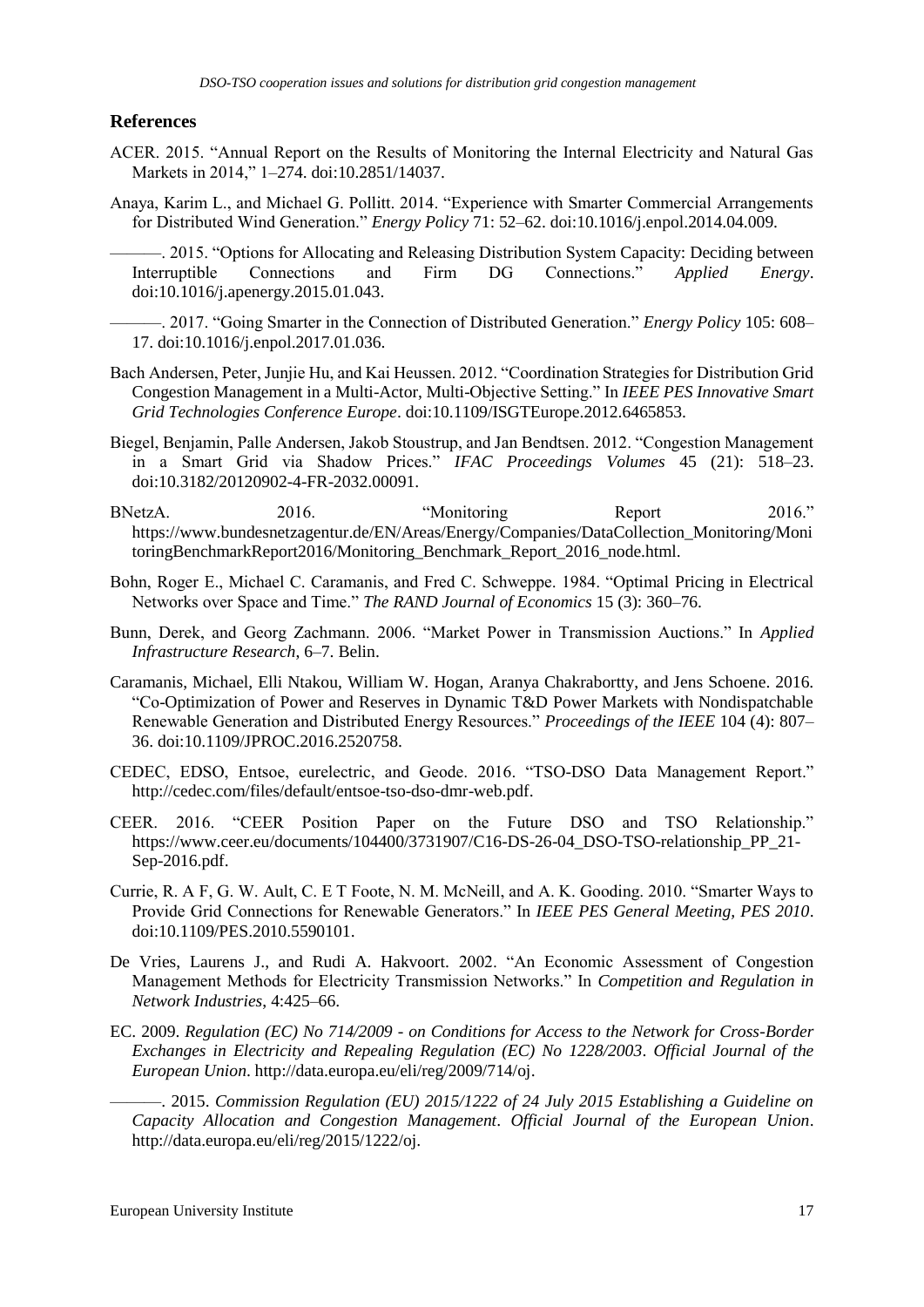———. 2016a. "Commission Regulation (EU) 2016/1719 of 26 September 2016 Establishing a Guideline on Forward Capacity Allocation." *Official Journal of European Union*, no. July: 24–72. http://data.europa.eu/eli/reg/2016/1719/oj.

- ———. 2016b. *Proposal for a Regulation of the European Parliament and of the Council on the Internal Market for Electricity*. Vol. 379. https://ec.europa.eu/energy/sites/ener/files/documents/1\_en\_act\_part1\_v9.pdf.
- ———. 2017. *Commission Regulation (EU) 2017/2195 on Establishing a Guideline on Electricity Balancing*. http://data.europa.eu/eli/reg/2017/2195/oj.
- EDSO, CEDEC, Eurelectric, ENTSO-E, and Geode. 2015. "General Guidelines for Reinforcing the Cooperation Between TSOs and DSOs." https://www.entsoe.eu/Documents/Publications/Position papers and reports/entsoe\_pp\_TSO-DSO\_web.pdf.
- Eurelectric. 2013. "Active Distribution System Management: A Key Tool for the Smooth Integration." http://www.eurelectric.org/media/74356/asm\_full\_report\_discussion\_paper\_final-2013-030-0117- 01-e.pdf.
- Gerard, Helena, Enrique Israel, Rivero Puente, and Daan Six. 2017. "Coordination between Transmission and Distribution System Operators in the Electricity Sector : A Conceptual Framework." *Utilities Policy*.
- Heydt, Gerald Thomas, Badrul H. Chowdhury, Mariesa L. Crow, Daniel Haughton, Brian D. Kiefer, Fanjun Meng, and Bharadwaj R. Sathyanarayana. 2012. "Pricing and Control in the next Generation Power Distribution System." *IEEE Transactions on Smart Grid* 3 (2): 907–14. doi:10.1109/TSG.2012.2192298.
- Joskow, Paul L. 2001. "California's Electricity Crisis." *Oxford Review of Economic Policy* 17.3 (July): 365–88.
- Kane, Laura, and Graham Ault. 2014. "A Review and Analysis of Renewable Energy Curtailment Schemes and Principles of Access: Transitioning towards Business as Usual." *Energy Policy* 72. Elsevier: 67–77. doi:10.1016/j.enpol.2014.04.010.
- Klinge Jacobsen, Henrik, and Sascha Thorsten Schröder. 2012. "Curtailment of Renewable Generation: Economic Optimality and Incentives." *Energy Policy* 49: 663–75. doi:10.1016/j.enpol.2012.07.004.
- Kumar, Ashwani, S. C. Srivastava, and S. N. Singh. 2005. "Congestion Management in Competitive Power Market: A Bibliographical Survey." *Electric Power Systems Research* 76 (1–3): 153–64. doi:10.1016/j.epsr.2005.05.001.
- Li, Ruoyang, Qiuwei Wu, and Shmuel S. Oren. 2014. "Distribution Locational Marginal Pricing for Optimal Electric Vehicle Charging Management." *IEEE Transactions on Power Systems* 29 (1): 203–11. doi:10.1109/TPWRS.2013.2278952.
- Meeus, Leonardo. 2011. "Implicit Auctioning on the Kontek Cable: Third Time Lucky?" *Energy Economics* 33 (3): 413–18. doi:10.1016/j.eneco.2010.10.008.
- Meeus, Leonardo, and Tim Schittekatte. 2017. "Network Codes Course Text." Florence.
- Meng, Fanjun, and Badrul H. Chowdhury. 2011. "Distribution LMP-Based Economic Operation for Future Smart Grid." In *2011 IEEE Power and Energy Conference at Illinois, PECI 2011*. doi:10.1109/PECI.2011.5740485.
- Newbery, D., and T. McDaniel. 2002. "Auctions and Trading in Energy Markets an Economic Analysis." *Regulatory Review* 3. http://ideas.repec.org/p/cam/camdae/0233.html.
- Ntakou, Elli, and Michael Caramanis. 2014. "Price Discovery in Dynamic Power Markets with Low-Voltage Distribution-Network Participants." *2014 IEEE PES T&D Conference and Exposition*, 1–5. doi:10.1109/TDC.2014.6863212.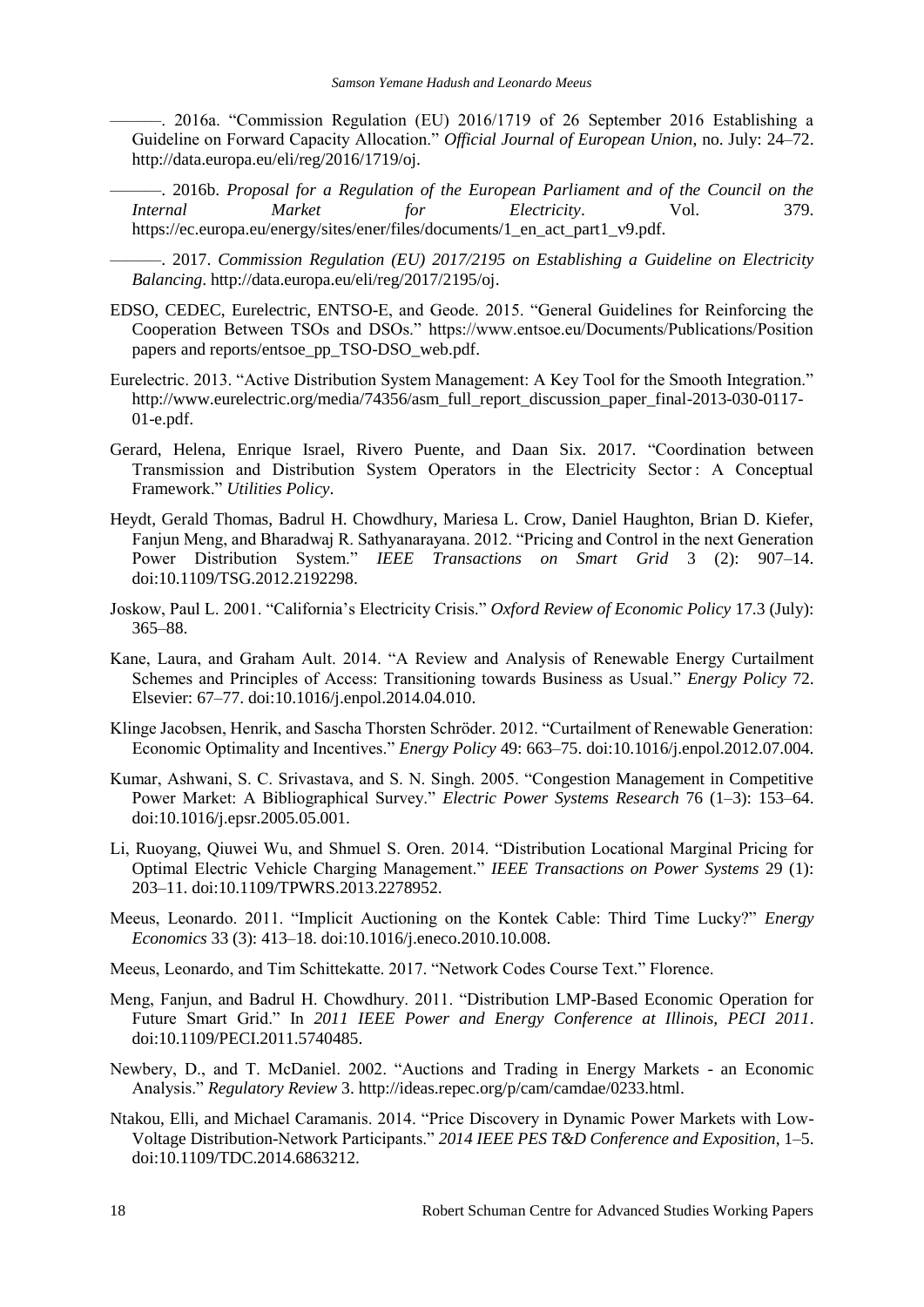- Pérez-Arriaga, Ignacio, and Christopher Knittel. 2016. "Utility of the Future: An MIT Energy Initiative Response to an Industry Transition." Cambridge. https://energy.mit.edu/wpcontent/uploads/2016/12/Utility-of-the-Future-Full-Report.pdf.
- Roos, Aleksandra. 2017. "Designing a Joint Market for Procurement of Transmission and Distribution System Services from Demand Flexibility." *Renewable Energy Focus* 21 (16). Elsevier Ltd: 16–24. doi:10.1016/j.ref.2017.06.004.
- Ruester, Sophia, Sebastian Schwenen, Carlos Batlle, and Ignacio Pérez-Arriaga. 2014. "From Distribution Networks to Smart Distribution Systems: Rethinking the Regulation of European Electricity DSOs." *Utilities Policy* 31: 229–37. doi:10.1016/j.jup.2014.03.007.
- Shaloudegi, Kiarash, Nazli Madinehi, S. H. Hosseinian, and Hossein Askarian Abyaneh. 2012. "A Novel Policy for Locational Marginal Price Calculation in Distribution Systems Based on Loss Reduction Allocation Using Game Theory." *IEEE Transactions on Power Systems* 27 (2): 811–20. doi:10.1109/TPWRS.2011.2175254.
- Singh, R. K., and S. K. Goswami. 2010. "Optimum Allocation of Distributed Generations Based on Nodal Pricing for Profit, Loss Reduction, and Voltage Improvement Including Voltage Rise Issue." *International Journal of Electrical Power and Energy Systems* 32 (6): 637–44. doi:10.1016/j.ijepes.2009.11.021.
- Smart Grid Task Force. 2015. "Regulatory Recommendations for the Deployment of Flexibility EG3 REPORT." https://ec.europa.eu/energy/sites/ener/files/documents/EG3 Final - January 2015.pdf.
- Sotkiewicz, Paul M., and Jesus M. Vignolo. 2006. "Nodal Pricing for Distribution Networks: Efficient Pricing for Efficiency Enhancing DG." *IEEE Transactions on Power Systems* 21 (2): 1013–14. doi:10.1109/TPWRS.2006.873006.
- Sumaili, Jean, Jorge Pereira, João Silva, Manuel Matos, André Silva, Ricardo Bessa, Pedro Matos, and Maria Sebastian-viana. 2016. "EvolvDSO Grid Management Tools to Support TSO-DSO Cooperation." In *CIRED Workshop*, 4–7.
- Van Den Bergh, K., D. Couckuyt, E. Delarue, and W. D'Haeseleer. 2015. "Redispatching in an Interconnected Electricity System with High Renewables Penetration." *Electric Power Systems Research* 127. Elsevier B.V.: 64–72. doi:10.1016/j.epsr.2015.05.022.
- Verzijlbergh, R A, L J De Vries, and Z Lukszo. 2014. "Renewable Energy Sources and Responsive Demand. Do We Need Congestion Management in the Distribution Grid?" *Power Systems, IEEE Transactions on* 29 (5): 2119–28. doi:10.1109/TPWRS.2014.2300941.
- Wolak, Frank A. 2003. "Diagnosing the California Electricity Crisis." *Electricity Journal* 16 (7): 11– 37. doi:10.1016/S1040-6190(03)00099-X.
- Zhang, Chunyu, Yi Ding, Niels Christian Nordentoft, Pierre Pinson, Østergaard, and Jacob. 2014. "FLECH: A Danish Market Solution for DSO Congestion Management through DER Flexibility Services." *Journal of Modern Power Systems and Clean Energy* 2 (2): 126–33. doi:10.1007/s40565- 014-0048-0.